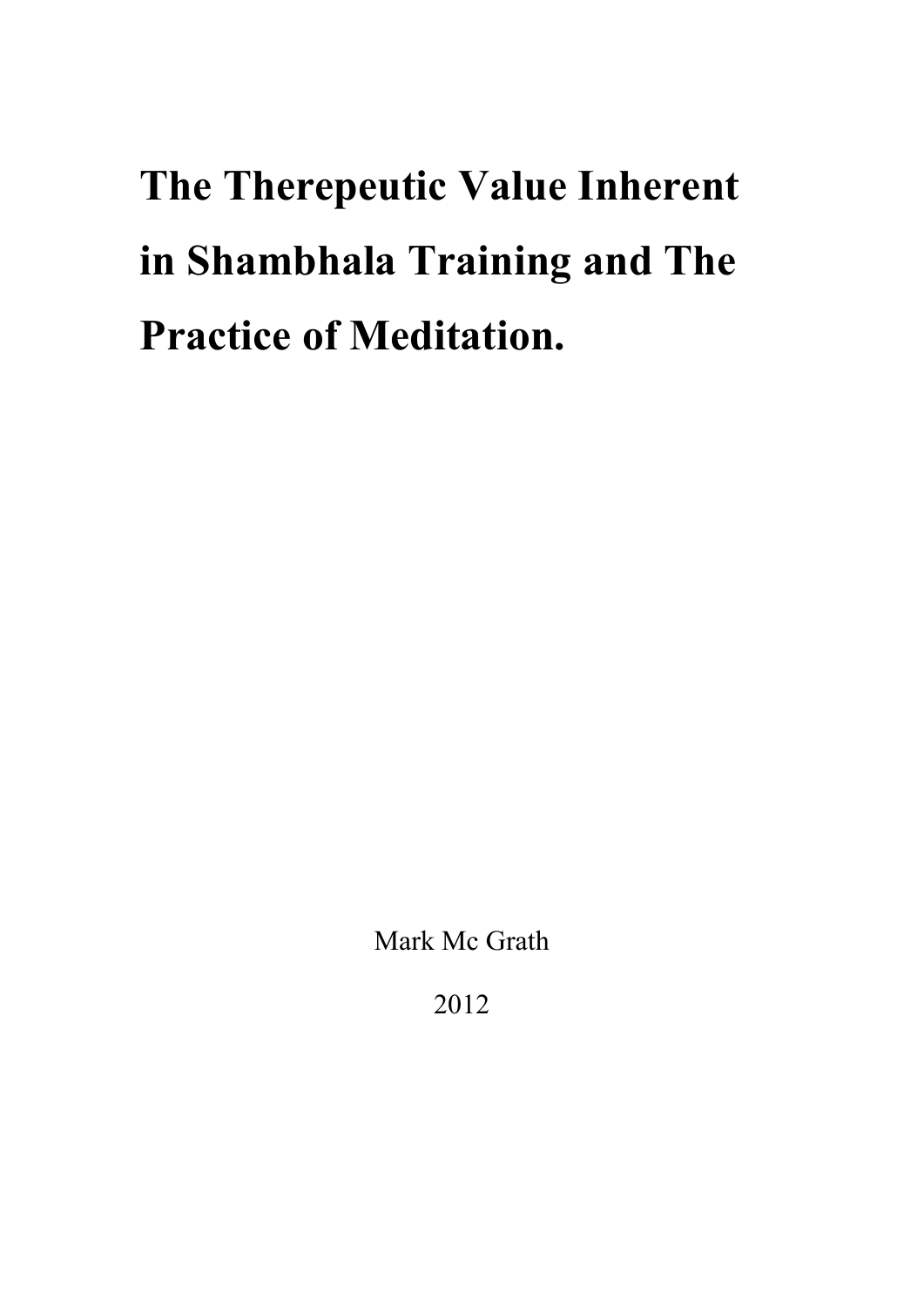*May all beings enjoy profound brilliant glory*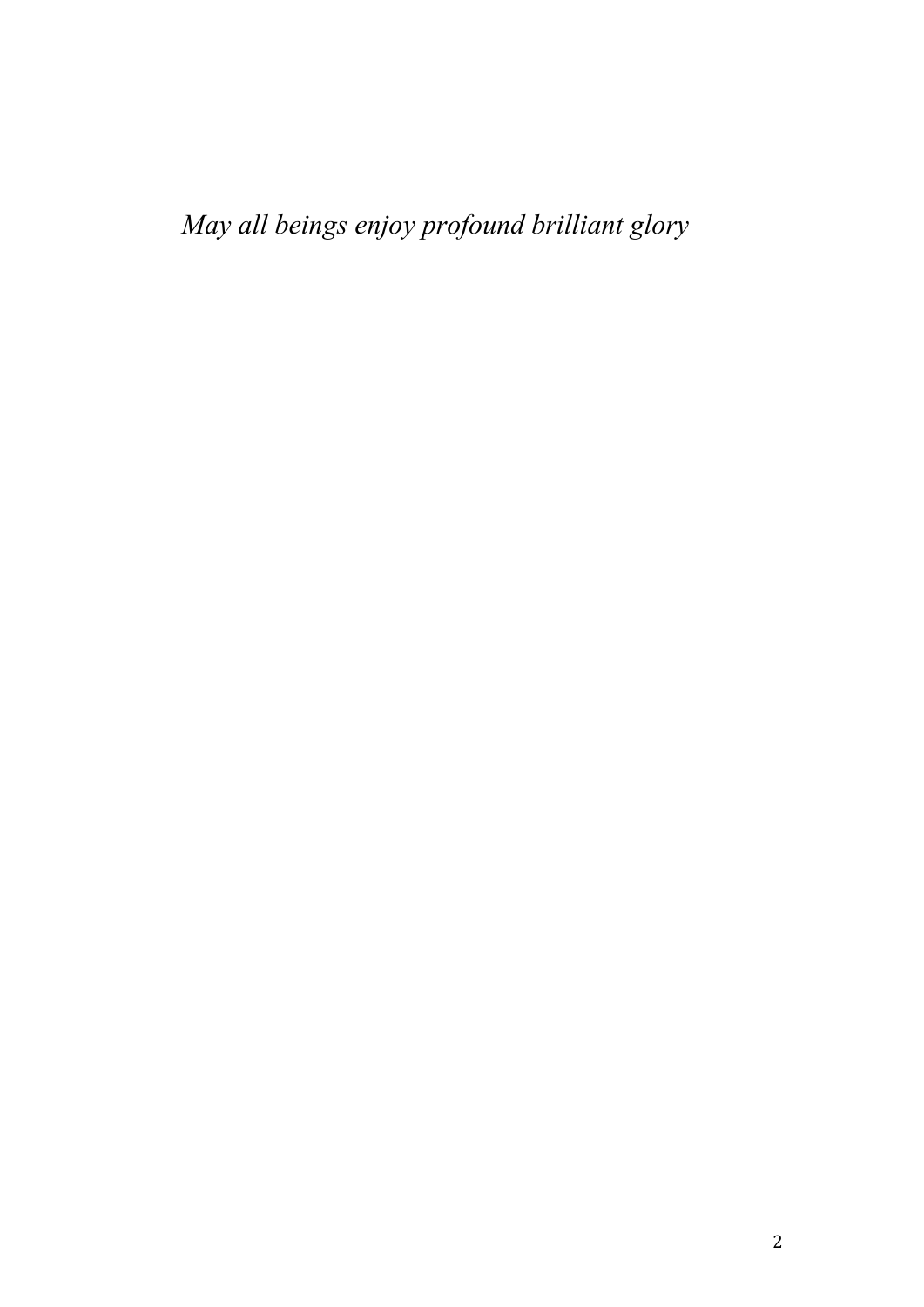#### *ACKNOWLEDGEMENTS:*

I would like to thank my Supervisor, Siobáin O Donnell for all her guidance and support and also all the staff in the Psychotherapy department in Dublin Business School.

I am deeply grateful to all the members of the Dublin Shambhala Sangha for their support with this research and also for their ongoing commitment and dedication to realising Enlightened Society.

Finally, my heartfelt gratitude to the Vidyadhara, Chogyam Trungpa Rinpoche for bringing the profound Shambhala teachings to the west and to Sakyong Mipham Rinpoche, the current lineage holder of the Shambhala tradition.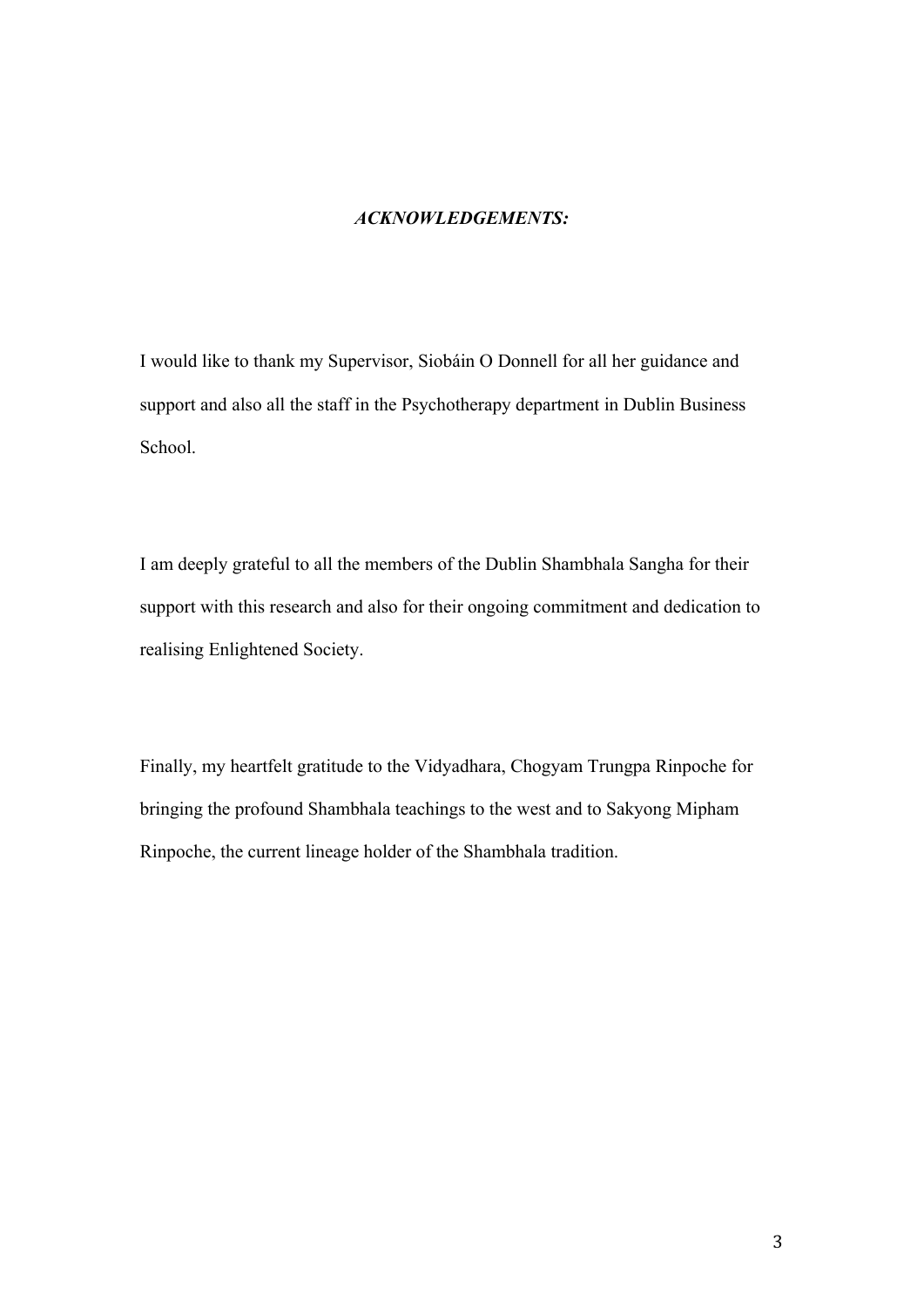## **CONTENTS**

*Acknowledgements*

| 1: Abstract                          | 5              |
|--------------------------------------|----------------|
| 2: Introduction                      | 6              |
| 3: Shambhala Training                | $\overline{7}$ |
| <b>4: Meditation and Mindfulness</b> | 9              |
| 5: The Heart of Warriorship          | 11             |
| 6: Methodology                       | 22             |
| 7: Findings                          | 25             |
| 8: Discussion                        | 33             |
| 9: Conclusion                        | 39             |
| 10: References                       | 41             |
| 11: Appendices                       | 43             |
| (i) Shambhala training chart         |                |

(ii) Sample forms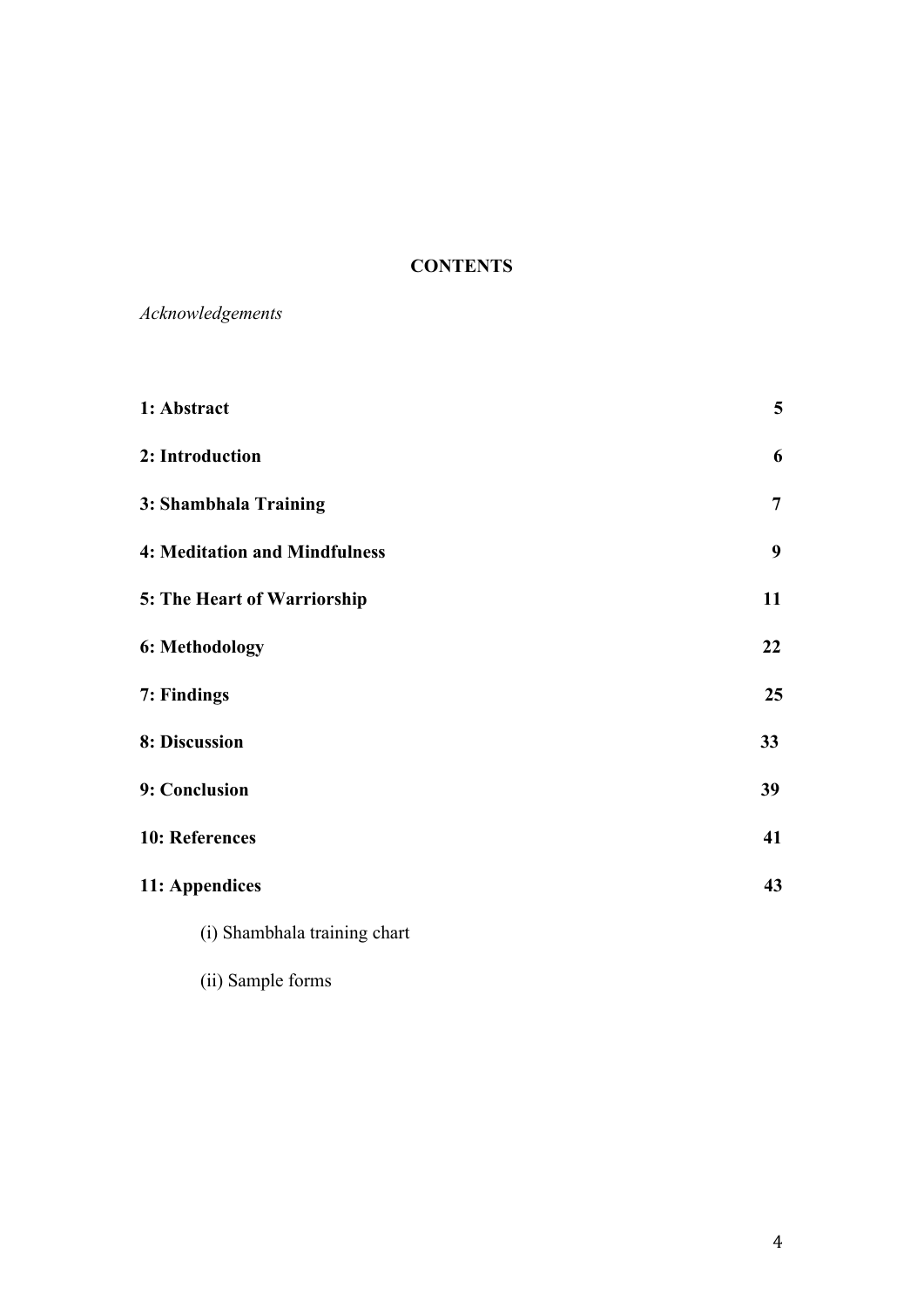#### **ABSTRACT**

 This paper posed the question: Is there much in Shambala training that is of value from a psychotherapeutic perspective? It examined key texts which inform the practice of Shambhala Buddhism and also Shambhala training as a secular path. By way of comparison, this paper also made references to literature from psychotherapy. Meditation and mindfulness are core components of Shambhala training, and the researcher was aware that a large body of research has been done in these areas already, so this was not the primary focus of this paper, although some references were made to existing studies in that area. The paper chose to focus specifically on the teachings of Shambhala and how its training programs may relate to the practice of psychotherapy, as it would appear that very little research has been done in this area. In addition to reviewing the key Shambhala texts, a series of five in-depth interviews were conducted with long-term meditation practitioners in the Shambhala tradition, exploring some of the key concepts found in Shambhala such as: *Warriorship, Basic Goodness, The Cocoon, The Genuine heart of Sadness* and *Fear and Fearlessness.* The subsequent findings and analysis did indicate that there is much inherent in the teachings and trainings of Shambhala which would compliment and enhance the practice of psychotherapy in a positive way and that there is room for further research into the possibilities of integration of this training into the practice of psychotherapy and the training of psychotherapists.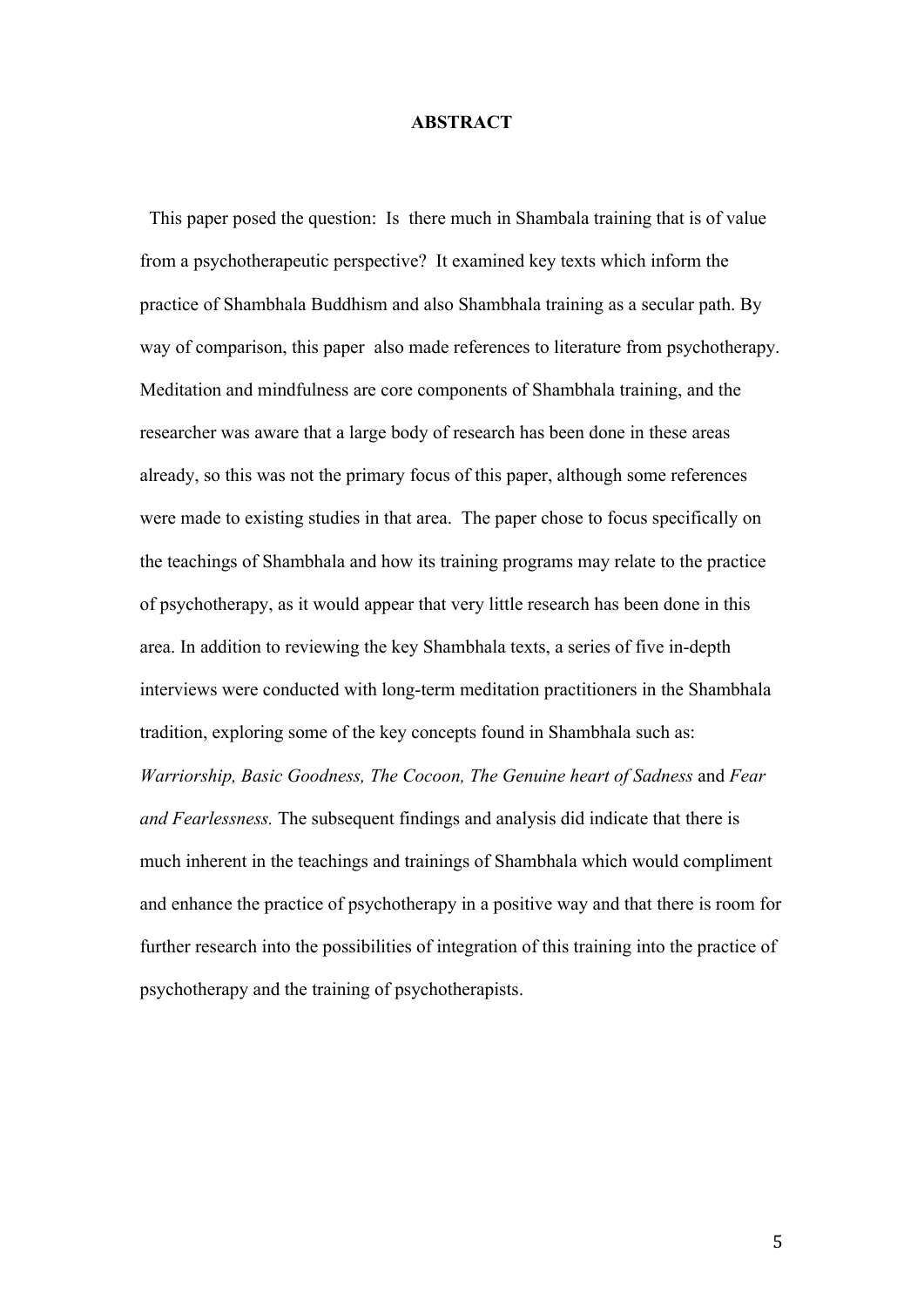#### **INTRODUCTION**

The term Shambhala is derived from the ancient legend of the Kingdom of Shambhala, believed to have been located in central Asia. It was said to be 'an enlightened society based on gentle and fearless action, and on the practice of meditation' it also holds the view that the enlightened mind, discovered through spiritual practice, can be extended to all areas of human society. (Shambhala Office of Practice and Education, 2008, p. 20). It is associated with the Tibetan Lama and meditation master Chogyam Trungpa Rinpoche, who was born an incarnate lineage holder in the Kagyu and Nyingma schools of Tibetan Buddhism. He was Supreme Abbot of the Surmang monasteries and held a degree of Khyenpo, which would be the equivalent of a Phd in Theology, Philosophy and Psychology. (Trungpa, Shambhala, The Sacred Path of The Warrior, 1984, p. 201). Following the Chinese invasion of Tibet in 1959, Trungpa managed to escape and came to the west. The Shambhala teachings and training presented by Trungpa are inspired by the legendary Kingdom of Shambhala and also are a synthesis of teachings drawing on the wisdom traditions of Tibet, India, China, Japan and Korea. (Trungpa, Shambhala, The Sacred Path of The Warrior, 1984, p. 14). He translated these teachings into a langauage he felt that people in the west could understand and presented them as Shambhala, a secular path to enlightenment.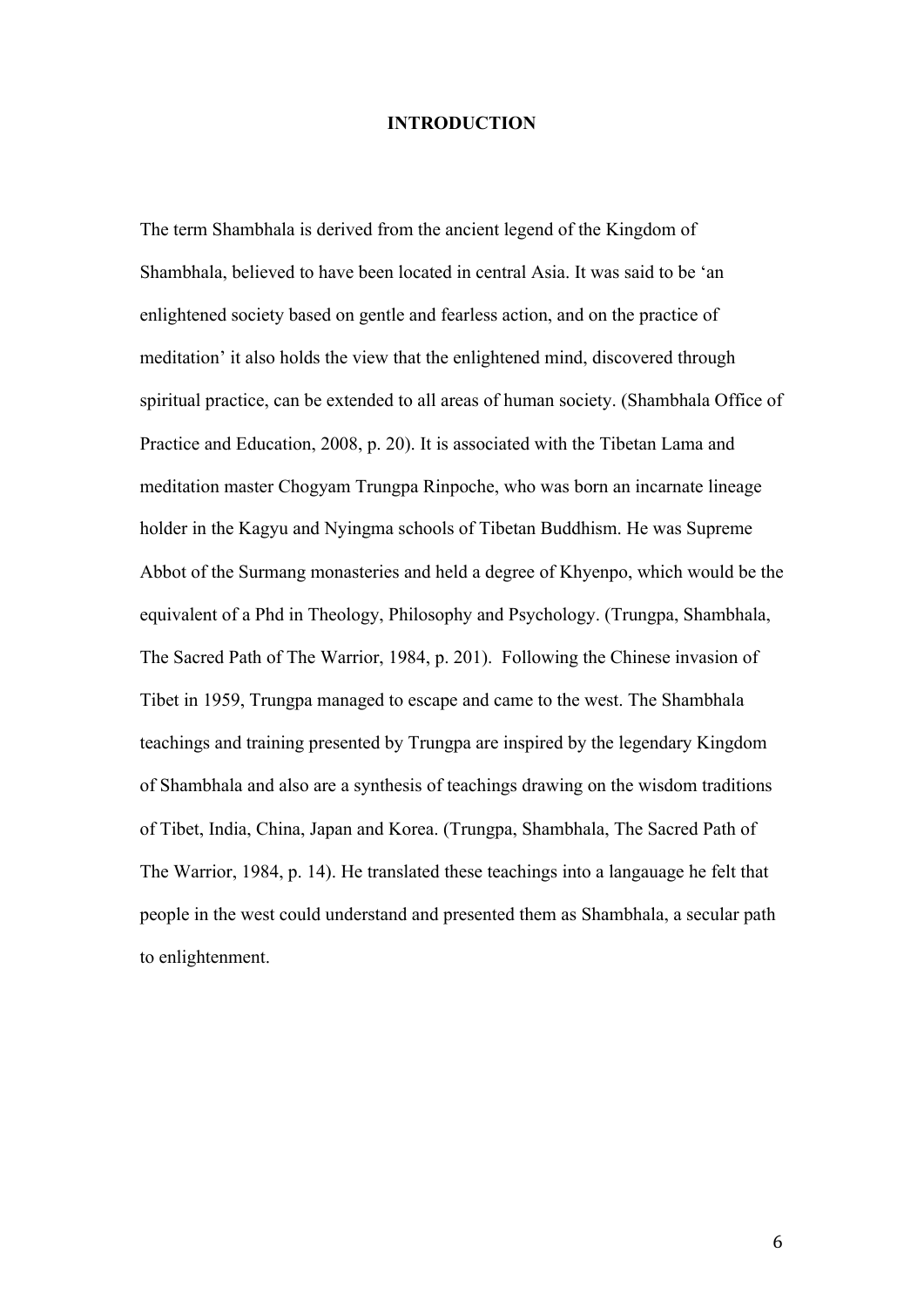#### **SHAMBHALA TRAINING**

Shambhala training arose from Trungpa's wish to extend the teachings of Shambhala to the west, in particular to encourage the practice of meditation which he believed was of vital importance. It was partly inspired by a meeting he had with Werner Erhard who was at the time giving his teachings on EST (Erhard Seminars Training). This organisation still exists today under the name of 'Landmark Forum' and gives weekend trainings in increasing awareness and breaking down emotional barriers, although their methods are somewhat forceful. Apparently, during the meeting with Erhard, Trungpa remained silent and as soon as Erhard had left, was reputed to have said " we can do better than that!". (Midal, 2004, p. 238). And so he began to organise the system of training, with an emphasis on the sitting practice of meditation, that became known as Shambhala training. Sakyong Mipham Rinpoche, the current head of the Shambhala Buddhist Lineage and also the son and heir to Chogyam Trungpa Rinpoche, has in recent years expanded the original training into a more complex system, incorporating many elements of Buddhism with the original Shambhala teachings. (see appendix 1). The training is a very elaborate system divided into three main sections:

*The Way of Shambhala I*: a series of 5 weekend workshops and 5 courses that run one night per week for 5 weeks, culminating in a weekend workshop called the Rigden Weekend.

*The Way of Shambhala II:* A series of programs that run over 6 weekends, culminating in a 10 day workshop called Warriors Assembly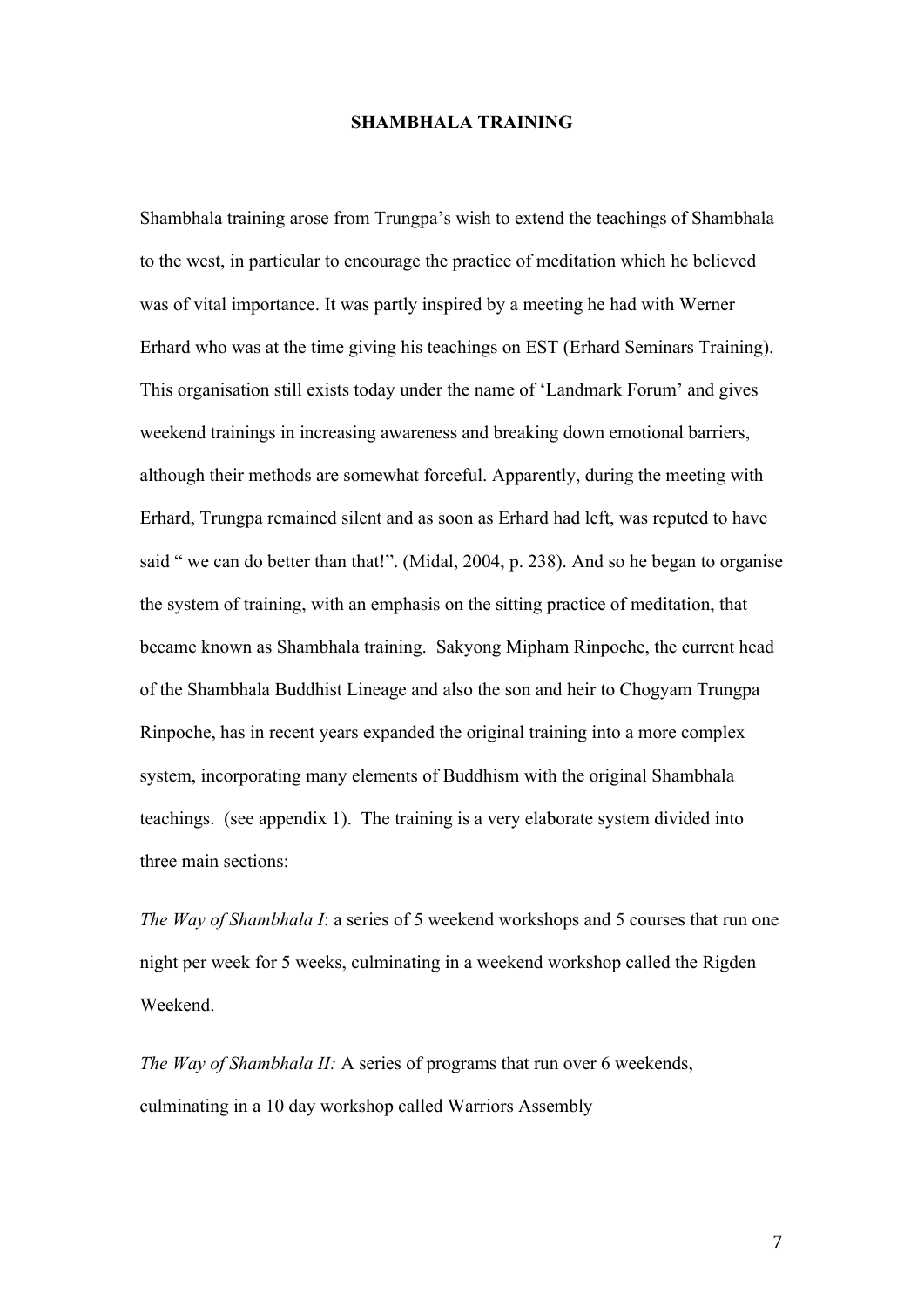*The Vajrayana Path:* While this consists of approximately six residential workshops, it is essentially a lifetime practice path.

 \*NB: As the researcher was completing this paper, it was announced by Sakyong Mipham Rinpoche that the Shambhala training is about to release a new series of programmes to be known as *The Basic Goodness Series*. These will be incorporated into the current structure, affording more entry level programs and also incorporating more Buddhist psychology/philosophy.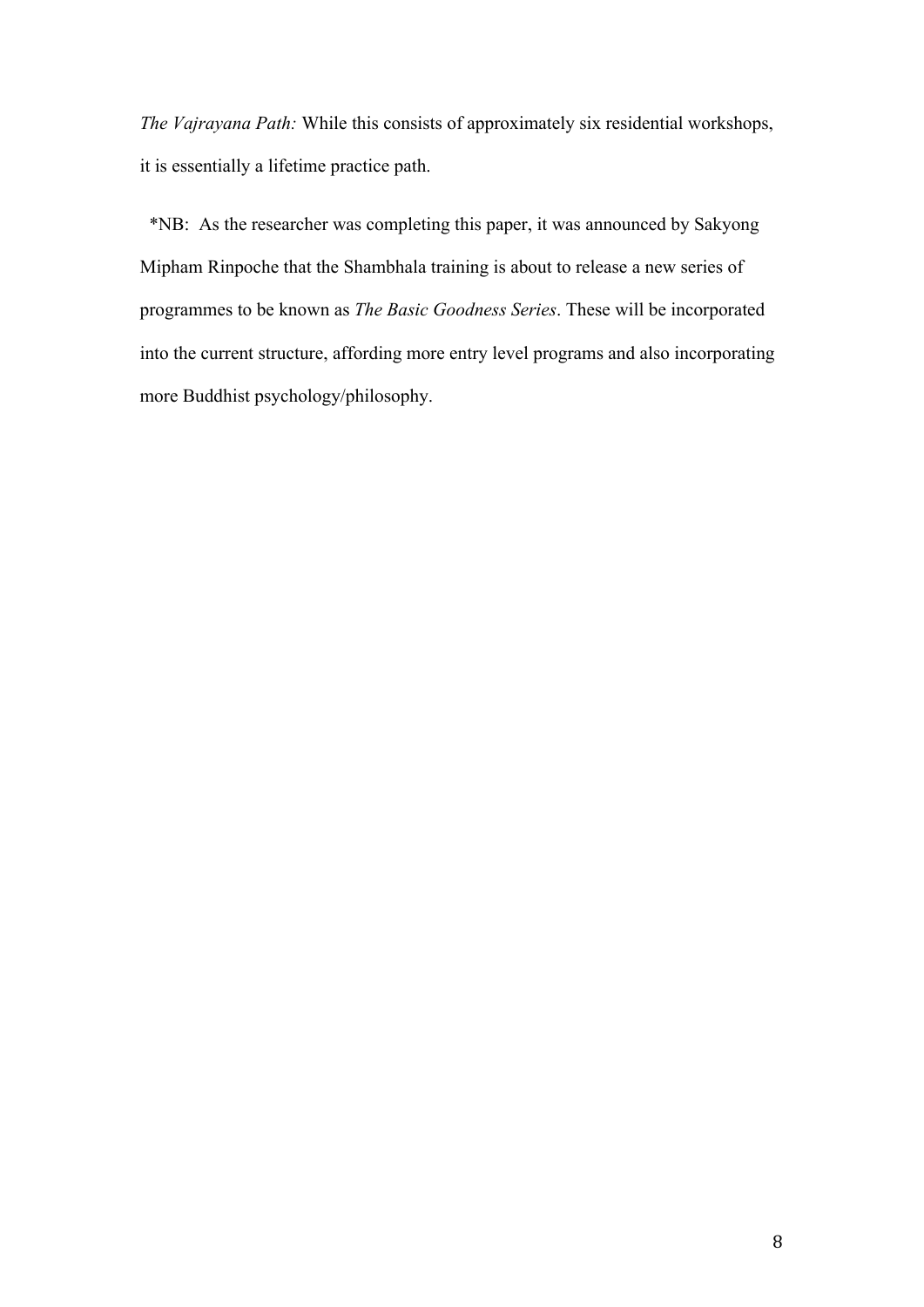#### **MEDITATION AND MINDFULNESS**

The first key element is that of the practice of meditation and mindfulness. It forms the basic ground of all the other practices which derive from it. Its documented existence dates back over 2500 years and was practised in both Asian and Western contemplative traditions although, with the growth of Christianity, its practice largely died out in the West. In contemporary times, we have become acquainted with meditation through its re-introduction to the west in the latter part of the 20th century by people such as Chogyam Trungpa Rinpoche, Suzuki Roshi, Thich Nath Hanh and others. The term 'mindfulness' has enjoyed unprecedented popularity in recent years, so much so that it is in danger of losing some of the potency of its true meaning. The researcher has come across many definitions of the term, here are just two examples:

'mindfulness means deliberately paying attention, being fully aware of what is happening both inside yourself-in your body, heart and mind- and outside yourself in your environment. Mindfulness is awareness without judgement or criticism' Chozen Bays in (Boyce, 2011)

'mindfulness is the quality of mind that's deeply aware of what's happening-without commentary and without interference. Its like a mirror that simply reflects whatever comes before it' Goldstein in (Boyce, 2011)

Mindfulness has in recent years begun to impact strongly in the practice of psychotherapy. In the third wave of behavioural psychotherapies, mindfulness is a key component of new approaches such as Acceptance and commitment therapy (ACT), Dialectical behavioural therapy (DBT), Mindfulness based cognitive therapy (MBCT), and Compassionate mind training (CMT). Jon Kabat Zin (Kabat-Zin, 1990)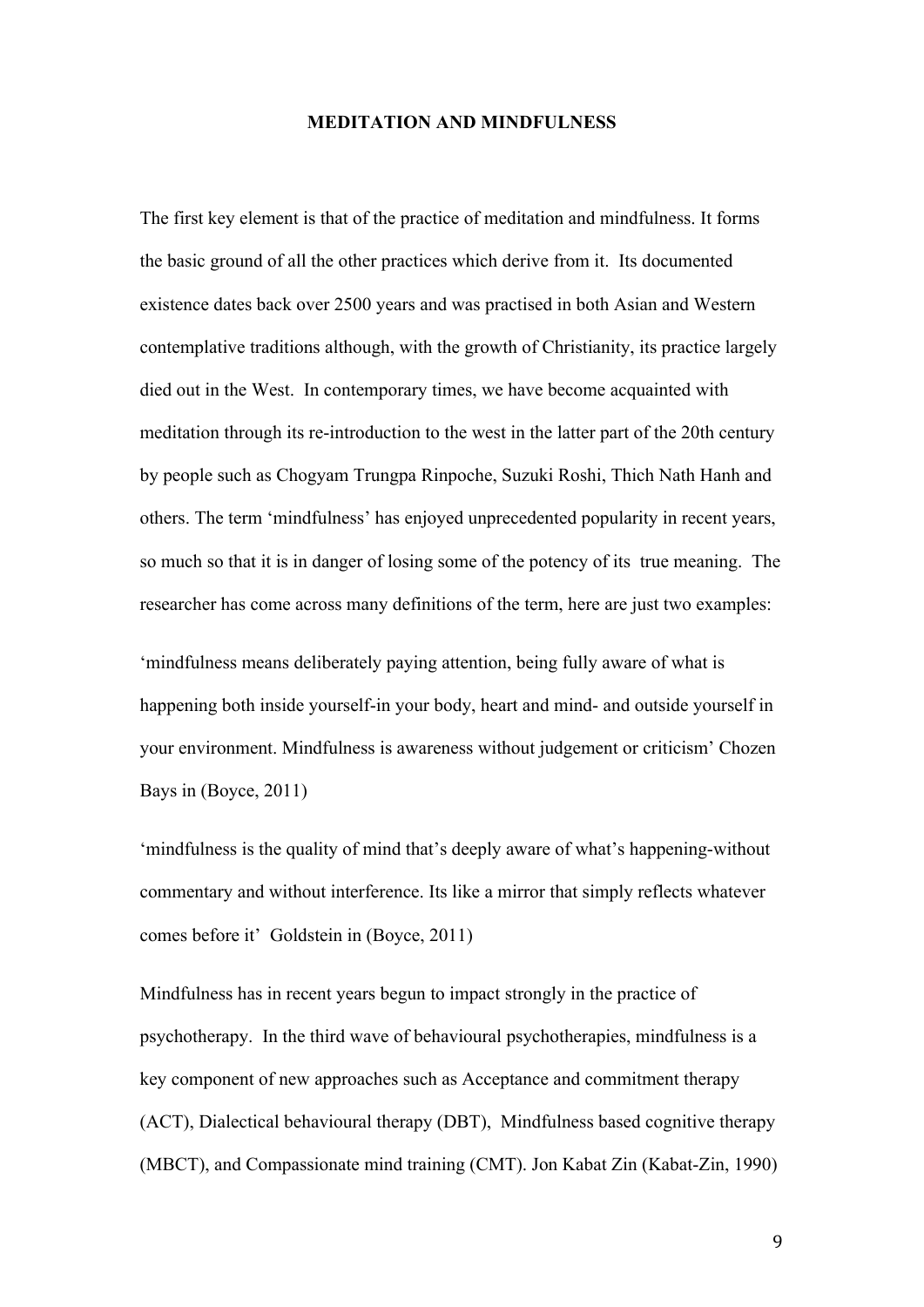estasblished MBSR (Mindfulness based stress-reduction) clinics over 30 years ago which have grown exponentially since then with a large body of research to document the findings.

 The term mindfulness is often mistakenly taken to be the same thing as meditation but there is an important difference. Mindfulness is derived from meditation practice and is also an aspect of meditation. Mindfulness could be said to be the ongoing continuation of a meditative stance throughout daily life and activity, whereas meditation is a practice that is usually done within a framework and for a specific but varying period of time on a regular basis. The many benefits of regular meditation practice have been documented and there is a growing body of research to demonstrate its efficacy in helping to cope with the stresses and strains of life. Benson observed that the regular practice of meditation could help the practitioner to elicit the relaxation response (Benson, 1975). One study that did an indepth analysis of the findings in research on meditation commented that there were few researchers who examined meditation's original purpose as a 'self-liberating strategy to enhance qualities such as compassion, understanding and wisdom' (Shapiro, Walsh, & Britton, 2003). The same study found that regular meditation practice had many beneficial effects including, enhanced cognition and creativity, improved attention/concentration, improved interpersonal functioning, prevention of relapse in depression, accrued benefits not affected by taking antidepressants, improved selfesteem,increased capacity for empathy and growth in intrapersonal, interpersonal and transpersonal levels. (Shapiro, Walsh, & Britton, 2003) Although the authors did question the valididty of the research methods in some of the reviewed studies, nonetheless, overall the results would indicate that meditation does have many beneficial effects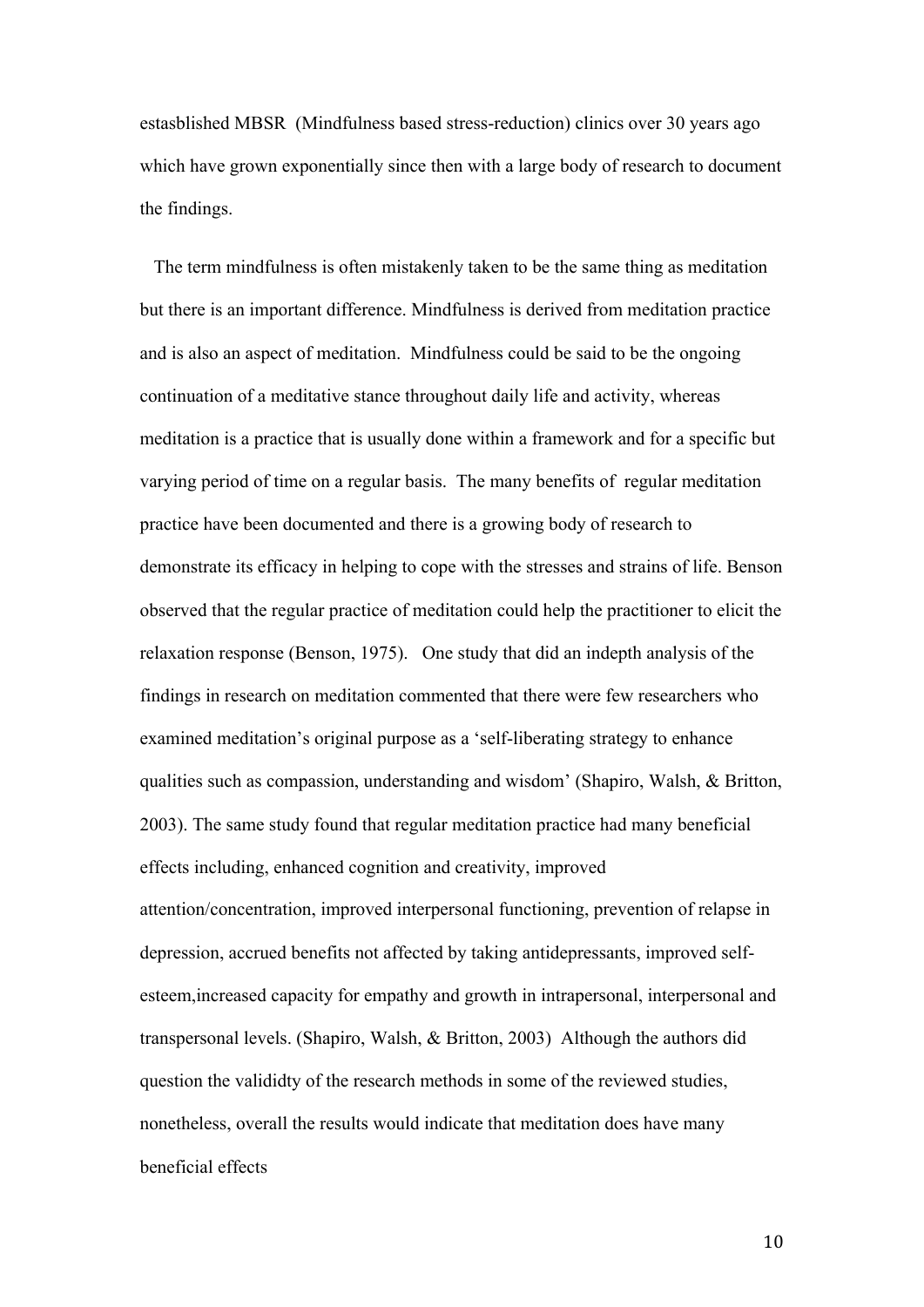#### **THE HEART OF WARRIORSHIP**

Beyond the basic practice of meditation and mindfulness, there are a number of key terms which appear in Shambhala literature and training. The ones which are of primary interest to psychotherapy are listed below and will be looked at in more detail:

Warriorship : It is best to begin with this term as it clearly invokes the concepts of war and aggression which would appear to be at odds to any notion of healing and psychotherapy, yet in carefully choosing this term, Trungpa (Trungpa, 1984) was concerned with the notion of human bravery and the word warrior is taken from the tibetan word *pawo* which means "one who is brave". Trungpa suggested that aggression was actually the source of many of our problems and that in order to work with the aggression in ourselves we need to develop courage and so embody the qualities of a warrior and follow a path of human bravery. The type of warriorship that Trungpa describes is very different from the conventional idea of warriorship, he describes it as being tender and raw, without skin. He says that as a warrior you are willing to expose your naked flesh, bone and marrow to the world. (Trungpa, Smile at Fear, 2010, p. 61). This quality is at the heart of Shambhala training and is about learning to develop the courage to open to reality as it presents itself rather than hiding behind defense mechanisms.

'The definition of warriorship is fearlessness and gentleness. Those are your weapons. The genuine warrior becomes truly gentle because there is no enemy at all' (Trungpa, Smile at Fear, 2010, p. 38)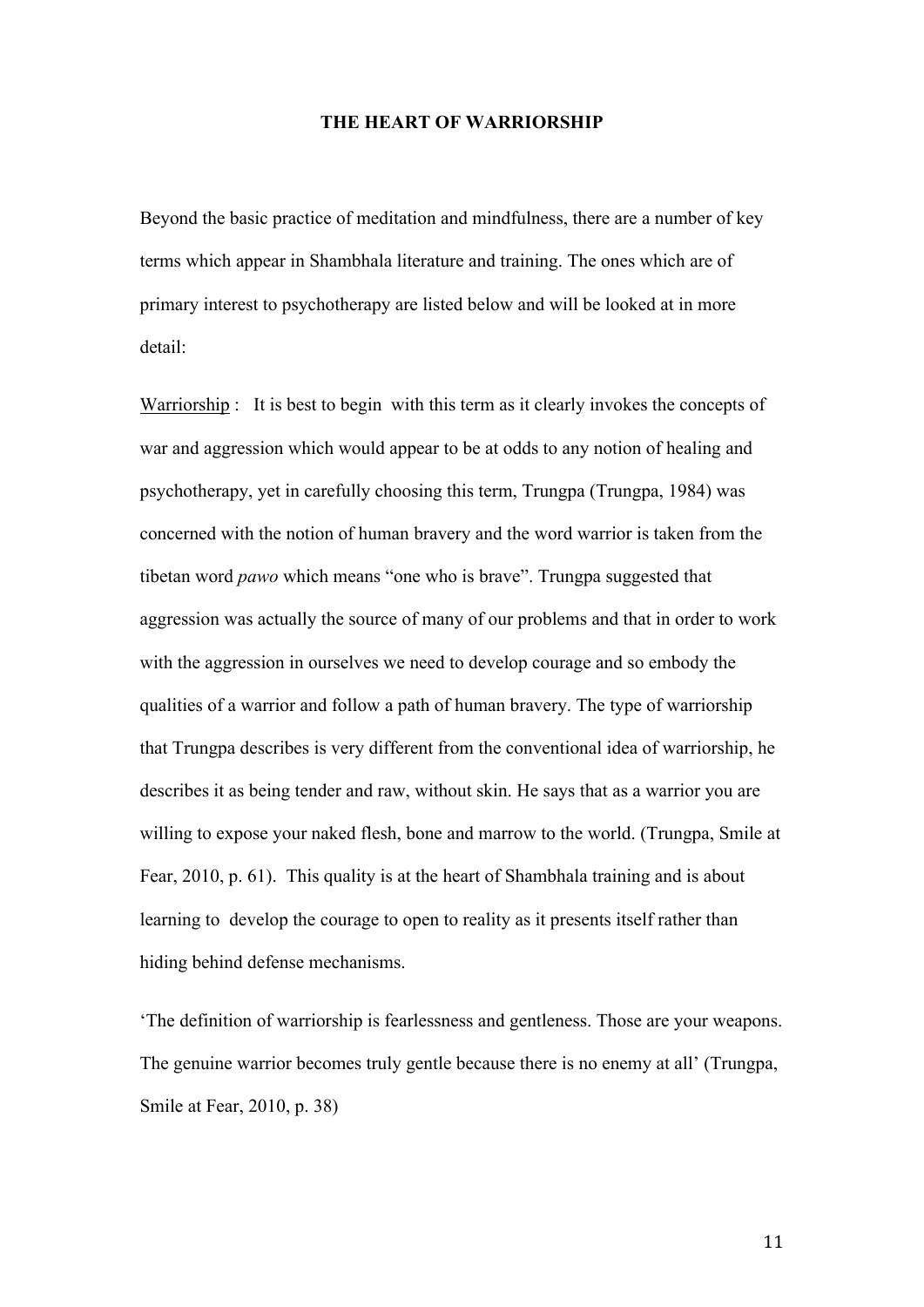Basic goodness : In Shambhala, the notion of basic goodness is that there is an inherent pre-esisting goodness in all things, an unspoilt, primordial quality which is present all the time. It is experienced by us in our contact with phenomenon, before we overlay it with our constructs and schemas. Trungpa (Trungpa, 1984) says that we can experience it through very simple things such as as the feeling of freshness when we step out of a shower or when we see a bright colour or hear a beautiful sound. The importance of tuning in to these moments is that they begin to reveal a sense of freshness and non-aggression.

'Every human being has a basic nature of goodness, which is undiluted and unconfused. That goodness contains tremendous gentleness and appreciation' (Trungpa, 1984)

 In Tibetan, the notion of basic goodness is referred to as *Ashe* (pronounced ah-SHAY), where *A* is taken to mean primordial and *She* means "stroke" and also "lifestrength". In this sense the Ashe is the primordial life force. (Trungpa, Smile at Fear, 2010, p. 83). Midal (Midal, 2004, p. 209), describes basic goodness as 'the purity inherent in all experience, the openness that is present in every situation'. This purity or openness is present to us at all times but we fail to see it because we become preoccupied with our issues, our negative thought processes and negative emotions which become like clouds blocking out the sun. Midal goes further by breaking the term into its two components basic and goodness. He points out that while basic refers to the primordial aspects of experience, independent of circumstances, the notion of goodness can be hard to accept, even irritating given all the evil, deception and hypocrisy we see in the world. He suggests that Trungpa was not giving a personal opinion that things are basically good, it is not used as a moral term, rather he is drawing our attention to the fact that we tend not to see the openness of things which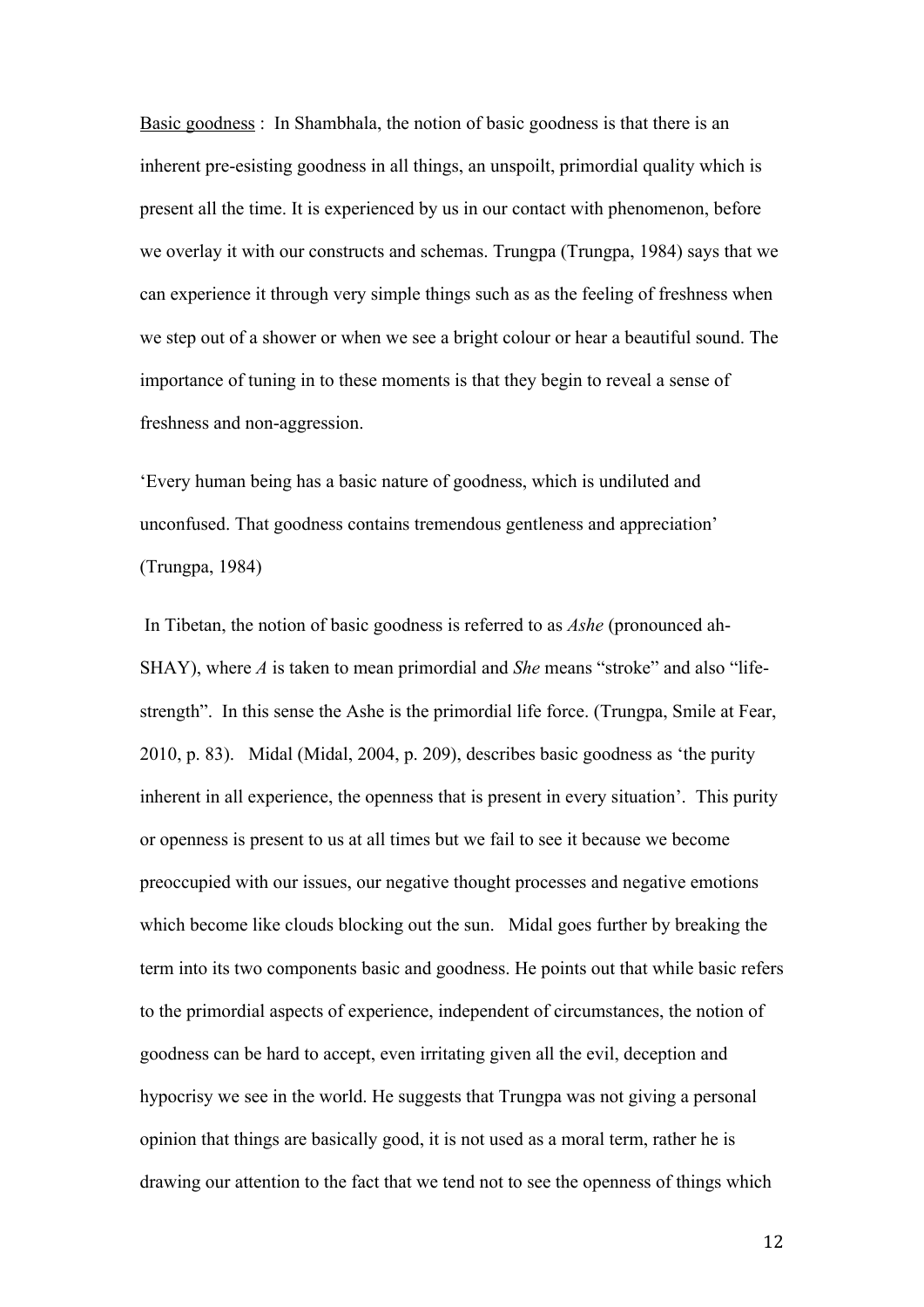are both basic and good. 'The word goodness accentuates the term basic to make us sense it's true resonance. The word functions more as a teaching device than as an expression of theory.' (Midal, 2004, pp. 209-210)

 The way to cultivate an awareness and appreciation of basic goodness is through the practice of sitting meditation. 'This is the means of rediscovering ourselves and our basic goodness, the means to tune ourselves into genuine reality, without any expectations or preconceptions' (Trungpa, The Sanity we are born with, 2005, p. 20). This practice in Shambhala is known as shamatha meditation, or 'peaceful abiding' Mipham (Mipham, 2003, p. 5) , says that this is training our minds in stability, clarity and strength, and we create an alliance that allows us to use our minds to service us rather than 'be used' by our minds unwillingly. The technique of shamatha meditation is described by Chodron (Chodron, 1994, pp. 4-6) as sitting with legs crossed in an upright posture, eyes open and lightly focussed, hands resting on our thighs. You then simply become aware of the outbreath, the precision is to stay with the awareness of the breath, when the mind wanders, you gently bring it back to the breath. As the technique develops you can begin to label the thoughts as 'thinking', then come back to the breath. Also you can allow the awareness of the space, the room, the sounds, the feel of the cushion etc without a struggle, but all the time coming gently back to the outbreath. The combination of this practice with an introduction to the notion of basic goodness are the main content of the first 5-week course in the Way of Shambhala and also the first weekend training known as 'the art of being human'

The Cocoon –self and selflessness: In Buddhist psychology it is recognised that the basic root of our suffering (dukka) is in clinging to our sense of self. (Baehr, 2009) As Baehr says, we tend not to experience things as they actually are but rather we experience them as we are and how we experience ourselves as an identity is filtered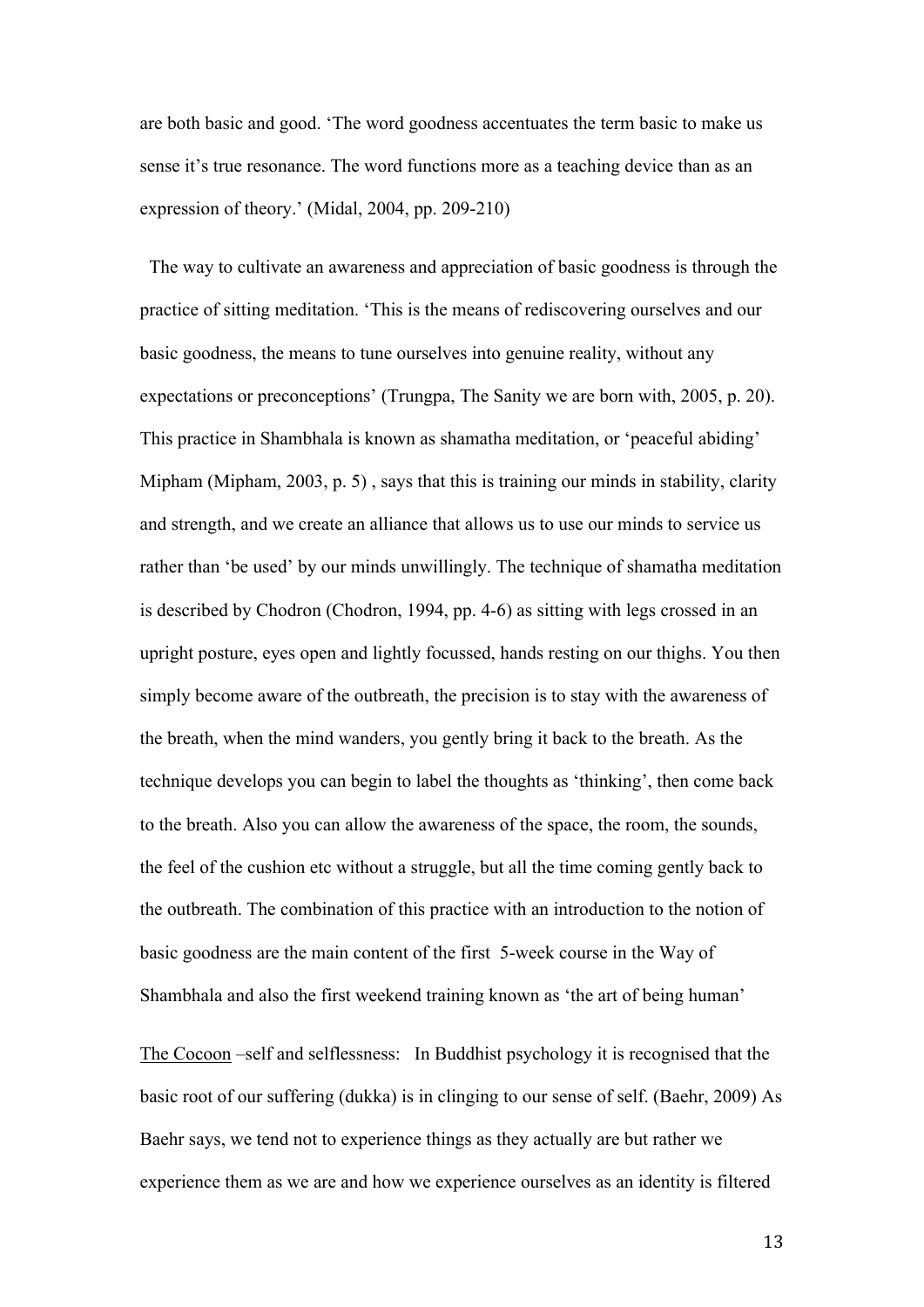by our past and repeated experiences. In psychotherapy this would be seen as our constructs, schemas or core-beliefs. A second cause of suffering as recognised in Buddhism is our resistance to impermanence, we tend to always want things to be solid, fixed and unchanging, we look for certainty rather than settling for uncertainty.'the fact is that what appears to us as a solid reality is actually in a state of continuous flux. The world is in a state of continuous flux' (Mipham, 2003, p. 15). Both these concepts, clinging to the self and resisting impermanence are eloquently expressed in Trunpa's notion of the 'cocoon' (Trungpa, Shambhala, The Sacred Path of The Warrior, 1984). He says that cocoon is essentially the comfort blanket we create to keep ourselves safe and feel secure.

'the way of cowardice is to embed ourselves in this cocoon, in which we perpetuate our habitual patterns. When we are constantly recreating our basic patterns of behaviour and thought, we never have to leap into fresh air or onto fresh ground.' (Trungpa, Shambhala, The Sacred Path of The Warrior, 1984, p. 61)

His use of the word 'cowardice' here may well invoke a negative response for many as it is often associated with a judgement, as if being a coward denotes failure or inadequacy. However, refering back to Trungpa's concept of warriorship being associated with bravery, then we realise that this 'cowardice' is really our habitual state of being but that we have the potential within us to develop bravery and courage to overcome this. There is the possibility within us to leave the cocoon, to 'leap into fresh air or onto fresh ground'. This potential within us, the capacity to grow and expand is one of the key teachings of Shambala and is echoed in the humanist tradition, Maslows idea of 'self-actualisation', Rogers notion of 'process' (Rogers, 1967). The idea of 'cocoon' has many parallels in psychotherapy under the guise of defense mechanisms and resistance. We use these mechanisms consciously and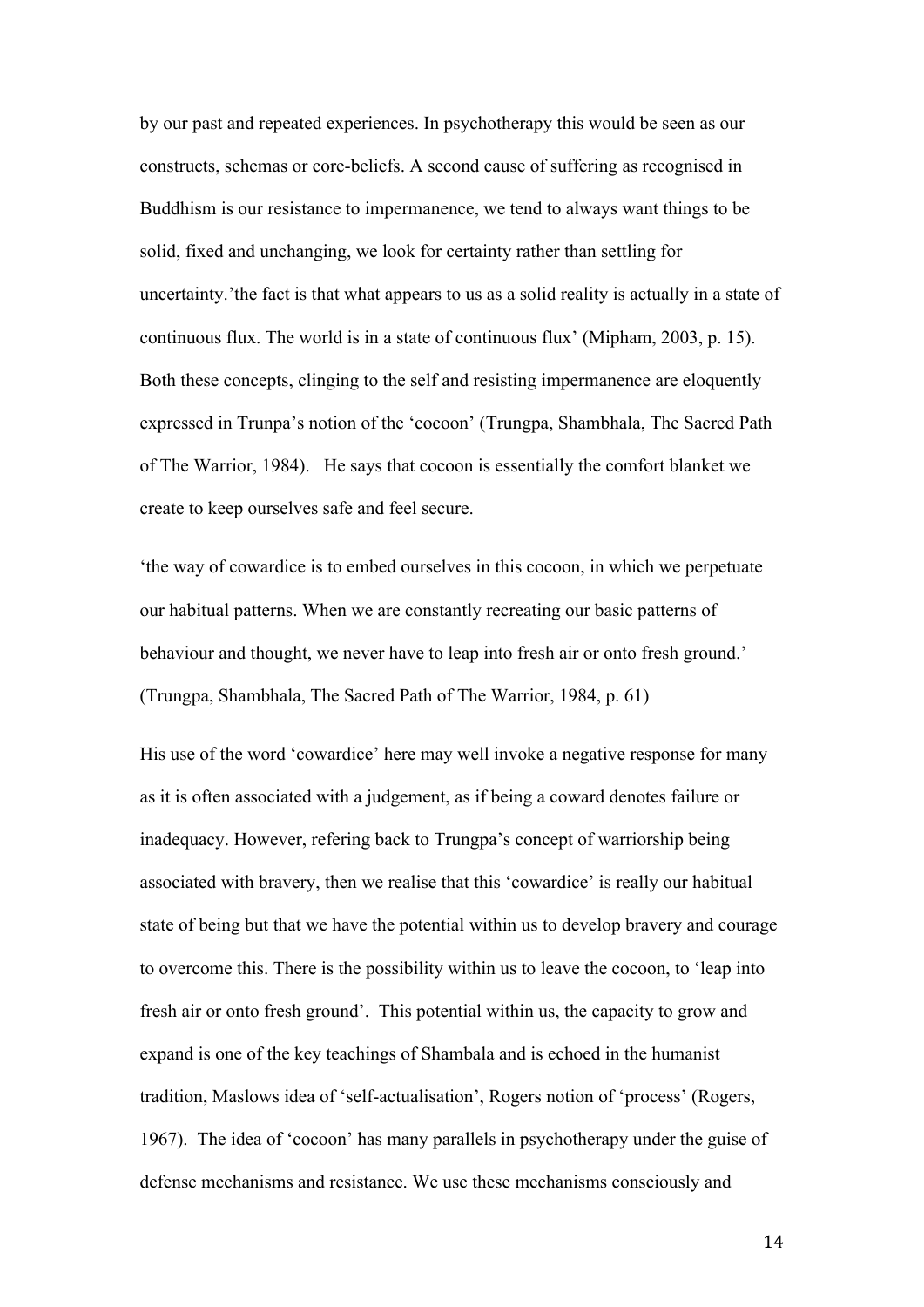unconsciously as a way of managing our anxiety and to avoid confronting our fears. There is a reason for this, we need our ego to survive, it makes us feel secure, it helps us to self-regulate, we even enjoy the experience 'it is comfortable and sleepy: a very intense and familiar home' (Trungpa, Shambhala, The Sacred Path of The Warrior, 1984, p. 61). There is a payoff in it, perhaps similiar to Lacan's 'jouissance' (Leader & Groves, 2010, p. 140), we both love and hate being in our cocoon at the same time. We also experience it as limiting and inhibiting, Trungpa says that we experience the cocoon as claustrophobic, we have a longing for openness a longing for 'something other than the smell of our own sweat' (Trungpa, Shambhala, The Sacred Path of The Warrior, 1984, p. 61) . This longing often marks the beginning of awakening, we look for something different, a way out of our self-imposed prison. This is a time when many people decide to try psychotherapy, or seek out a spiritual path. For others, they might be mercilessly ripped from the security of the cocoon by a traumatic or carastrophic event and so have no choice other than to face their fears. In both cases there is a valuable opportuntity for growth. This is perhaps one of the important points that the medical, clinical approach to pathology often overlooks in its eagerness to diagnose, to find out what's "wrong" with the client. Perhaps the problems and issues of clients in therapy are the very things that provide the pathway towards healing, growth and transcendence (Wilber, 1998, p. 162) that by opening to the vulnerability of suffering (Chodron, When Things Fall Apart, 1997) there is the possibility of softening the apparent solidity of our self our ego or our cocoon. This softening offers the possibility for personal transformation. Wallin describes this as a process of moving from a stance of 'embeddedness' to a 'reflective' or 'mentalizing' stance and finally to a 'mindful' stance. He states that, for the insecurely attached client, this progress of states: embeddedness-mentalizing-mindfulness coupled with a strong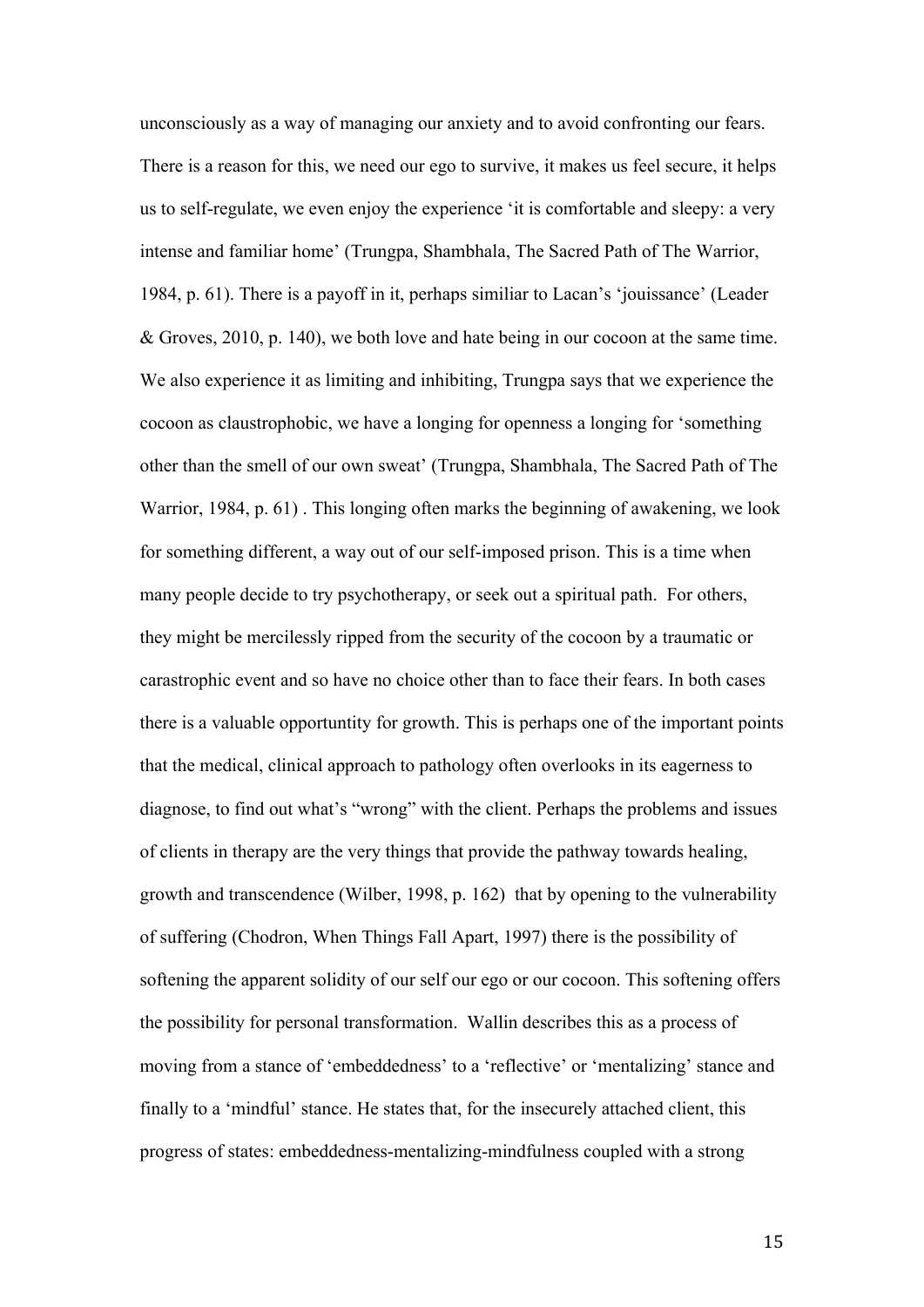therapeutic relationship can lead the client to develop a new 'internalised secure base' (Wallin, 2007, p. 144). He says that this growing awareness in the client, a move towards 'selflessness that lessens the need to protect the (personal) self- can strengthen our sense of an internalized secure base' (Wallin, 2007, p. 68). Rodrigues says that, as therapists, learning how we cocoon ourselves we gain greater insight into the barriers and defenses our clients construct and by learning how to lean into our own pain we understand the obstacles our clients face and this helps us to create a holding environment. (Rodrigues, 2008, p. 30)

The shambhala training level 2 weekend programme entitled 'birth of the warrior', looks at the notion of cocoon and how we use habitual patterns and defense mechanisms as a way to mask our fear.

Genuine Heart of Sadness : If the goal of psychotherapy is to learn to deal with our issues, whether they be attachment issues or issues of pathology, trauma, addiction, loss and so on, an underlying characteristic of all of these is vulnerability. As humans we are fragile vulnerable beings. We are always trying to cover up our vulnerbility but, as Rodrigues (Rodrigues, 2008, p. 116) says, vulnerability is actually our source for connection. Trungpa captures this sense of vulnerability perfectly in his teachings on the 'Genuine heart of sadness' (Trungpa, Shambhala, The Sacred Path of The Warrior, 1984). The suggestion he makes is that if we are to grow beyond the cocoon, to face our fears and anxieties, to transcend our limiting self-concept, then we must first recognise our vulnerability, he refers to this as the 'soft spot' a powerful sense of sadness and aloneness that we all experience from time to time. He says that it is not necessarily the type of sadness that results from a sense of loss: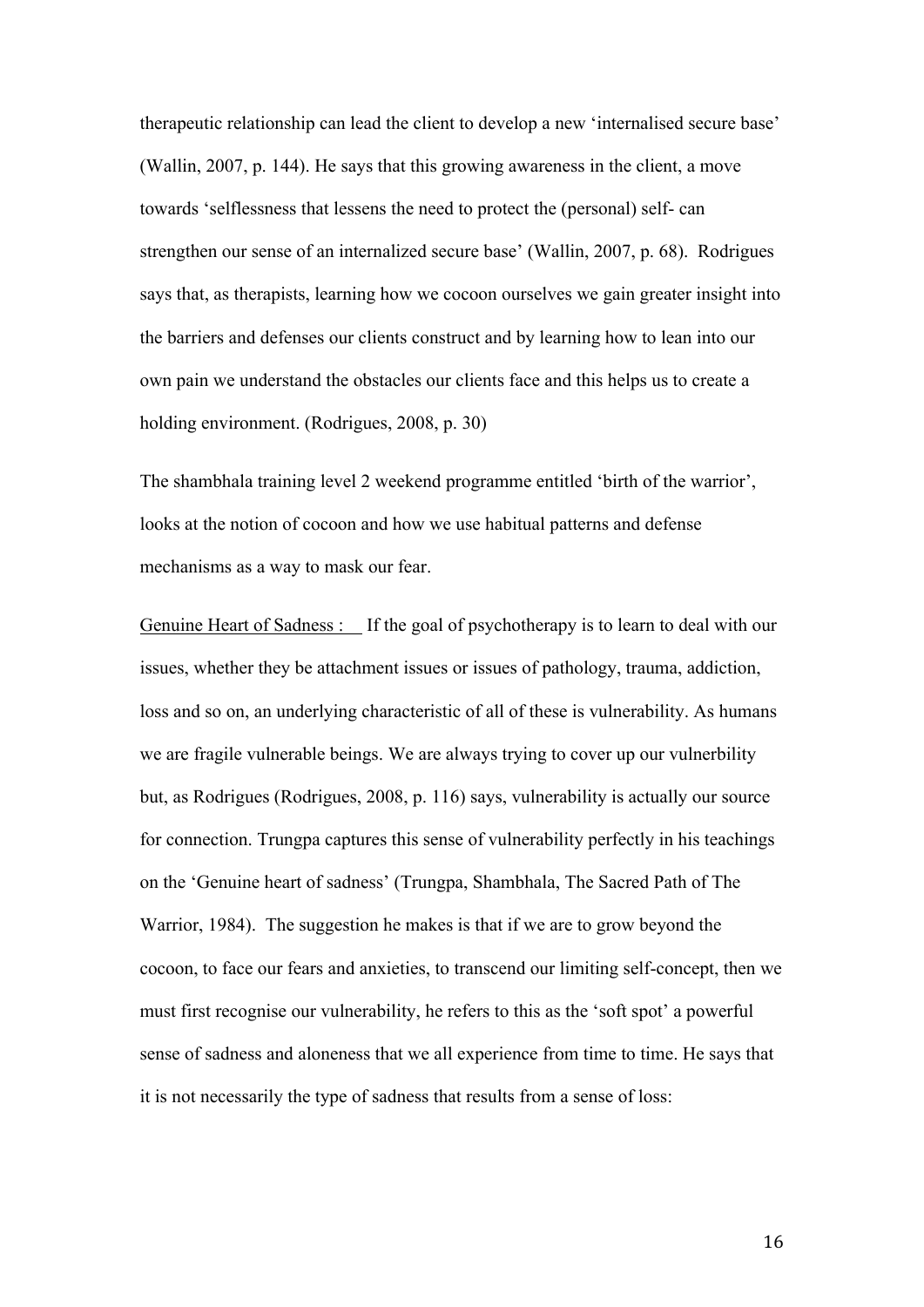'this experience of sadness is unconditioned. It occurs because your heart is completely exposed. There is no skin or tissue covering it; it is pure raw meat. Even if a tiny mosquito lands on it, you feel so touched. Your experience is raw and tender and so personal.' (Trungpa, Shambhala, The Sacred Path of The Warrior, 1984, p. 45)

This poetic use of language to describe our basic fragile and vulnerable nature is typical of much of Trungpa's writings and it is why his teachings have an ability to reach us at a deeper level than the intellect, they can also penetrate at an emotional and heart level. This is what is known in Buddhism as a *transmission* of the teachings. It bridges the gap between and intellectual understanding and an embodied knowing. You could describe it as the gap between theory and practice. Coming back to our vulnerable and fragile selves, it would seem that an ability to connect with this 'soft spot' would be of enormous value for both client and therapist alike. It would create a perspective where client and therapist could meet on a more equal level. The relationship in therapy, or therapeutic alliance has long been recognised as one of the most powerful healing forces in the therapy (Kahn, 2001) (Wallin, 2007). It is this sense that we are not alone, not isolated individuals, but rather our existence is contingent on one another, we live in an interpersonal world, a state of 'interbeing'. (Kahn, 2001) According to Jack Kornfield, this is the place where compassion begins, it arises from our interconnection with all things (Kornfield, 2008). Compassion is the central focus of Gilbert's Compassionate Mind Training (CMT). (Gilbert, 2009)

Fear and fearlessness : These are terms that come up time and time again in the shambhala teachings and are central to the shambhala concept of warriorship. According to Trungpa we need to learn to 'Smile at Fear', he says that our fear comes from a sense of basic bewilderment which happens when we are unable to synchronise body and mind. (Trungpa, Smile at Fear, 2010, p. 4) . He also says that in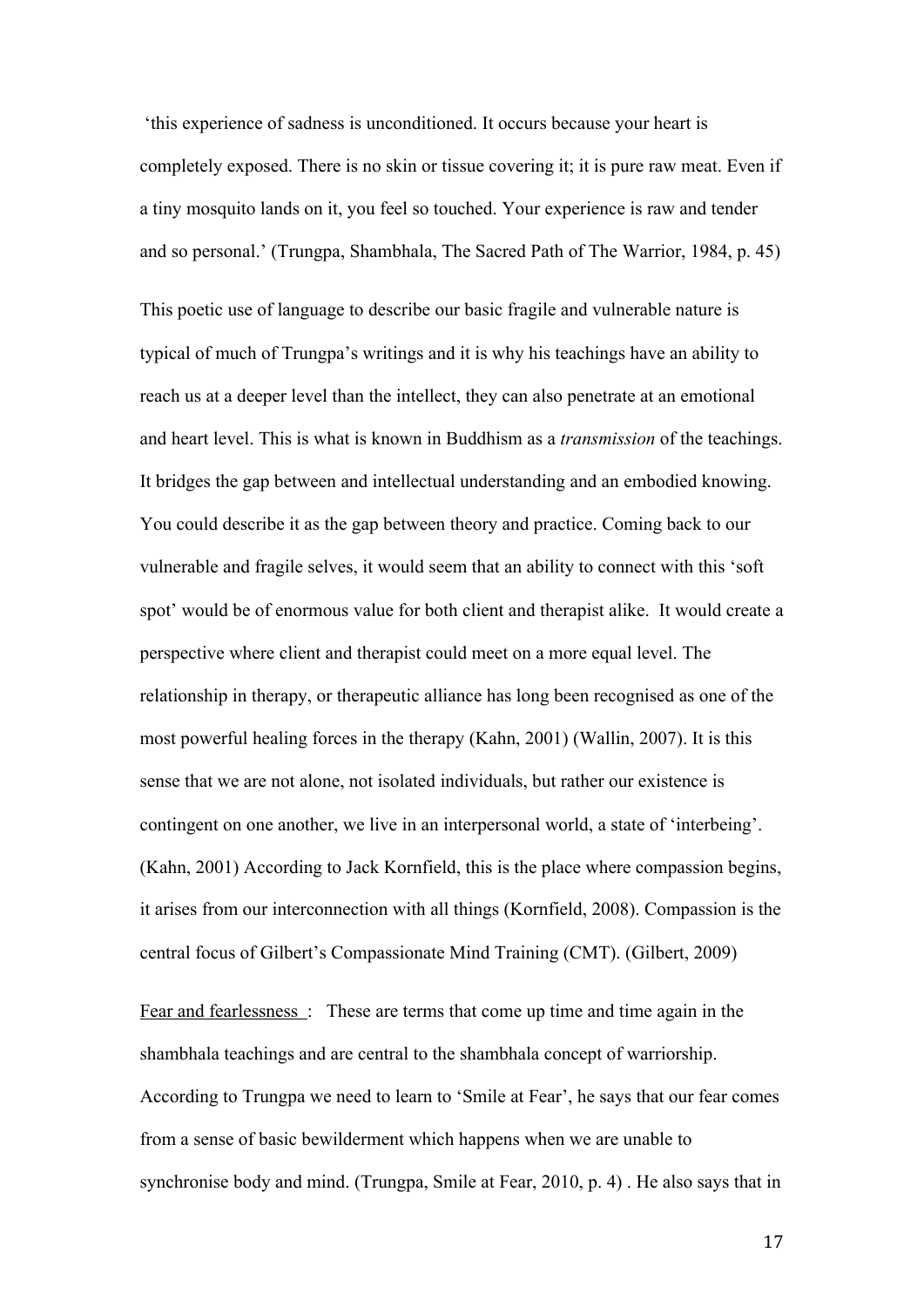order to experience fearlessness we must get to know our fear intimately and learn to go beyond fear. 'if we look into our fear, if we look beneath the veneer, the first thing we notice is sadness', he goes on to say that 'In the Shambhala tradition, discovering fearlessness comes from working with the softness of the human heart' (Trungpa, Shambhala, The Sacred Path of The Warrior, 1984, p. 49). Again, here we see the reference to our vulnerability as being the gateway to developing the courage to overcome our fears. This is a key principle in Shambala, when Trungpa describes the 'birth of the warrior', he compares it to the young reindeers horns, they are soft and rubbery and gradually grow into firm strong horns with ten or more points. He likens this development to the development of fearlessness, at first we are very tender and vulnerable, but as we experience more and more this feeling of relating with fear, the feeling becomes quite ordinary and we naturally evolve into a stance of fearlessness. (Trungpa, Shambhala, The Sacred Path of The Warrior, 1984, pp. 49-50). In existential approaches to psychotherapy it is commonly recognised that fundamental fear or basic 'existential angst' is at the root of our human condition as soon as we become aware of ourselves (Van Deurzen, 2002, p. 34). And of course, once we realise that we exist we worry that we may cease to exist or as May puts it, 'anxiety is the experience of the threat of imminent non-being' (May, 1983, p. 109). Van Deurzen goes on to say that the goal of existential psychotherapy is to encourage people not to supress their anxiety and to help them find the courage to 'unearth all their anxieties and to face life squarely.' (Van Deurzen, 2002, p. 35). The problem is that Van Deurzen doesn't offer any suggestions as to how this might be done. The approach in Shambhala is to gently open to the fear. Through the regular practice of meditation we become more keenly aware of our fears and anxieties, yet we also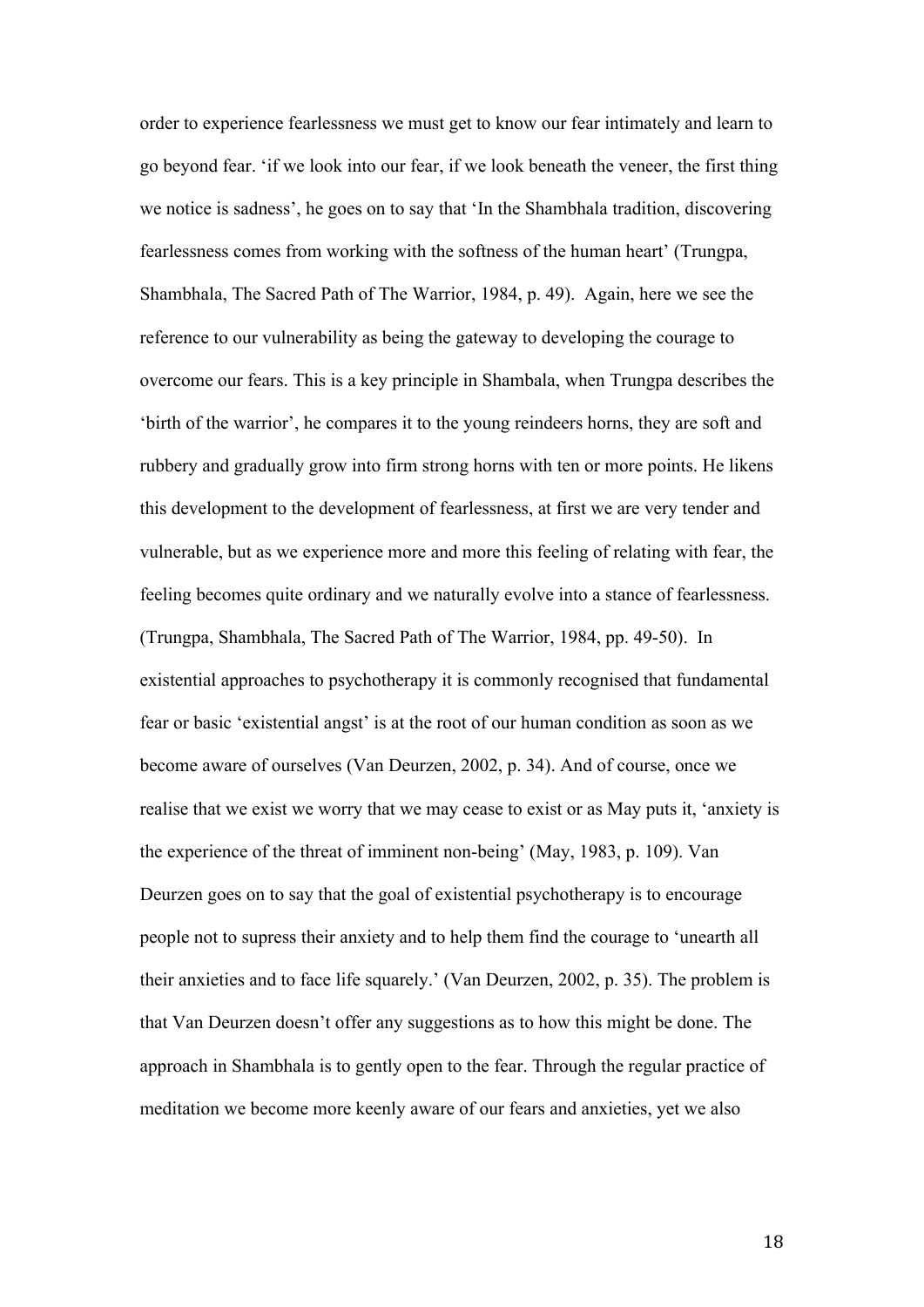become aware of our vulnerability and, as has been suggested previously, it is through developing self-compassion that we gain the courage to face our fears.

 In Buddhist psychology the term *shunyata* means emptiness or groundlessness (Trungpa, Cutting through Spiritual Materialism, 1973, p. 187) and if viewed through the lense of existentialism, it is a concept that would naturally give rise to fear, a fear that we don't really exist. Yet as Chodron puts it, quoting from the Buddhist text The Heart Sutra, "form is emptiness, emptiness is form", both exist at the same time. Emptiness is not 'empty' in the conventional way we understand it, it is vibrant and fluid, continually manifesting form, it is we who attempt to solidify it and solidify ourselves. (Chodron, 1994, p. 65). Welwood says that we need not experience this emptiness as 'existential dread' but that the practice of meditation helps us to appreciate our lack of solidity as a powerful clarity and presence rather than something to be feared. He says that, through regular meditation practice, we observe the mind as it tries to grasp the passing stream of thoughts, feelings and perceptions and we find that we cant hold on to anything, this gives us an experience of the lack of solidity of the self. (Welwood, 2000, p. 153)

#### **CONCLUSION**

In this brief look at Shambhala Training, many of the themes considered have emerged in one way or another in the various forms of psychotherapy practices available. Mindfulness is at the core of new developments in behavioural psychotherapy such as Mindfulness Based Stress Reduction (MBSR), Mindfulness Based Cognitive Therapy (MBCT), Dialectical Behavioural Therapy (DBT) and Acceptance and Commitment Therapy (ACT) (Westbrook, Kennerley, & Kirk, 2007). The concepts of working with compassion form the basis of Compassionate Mind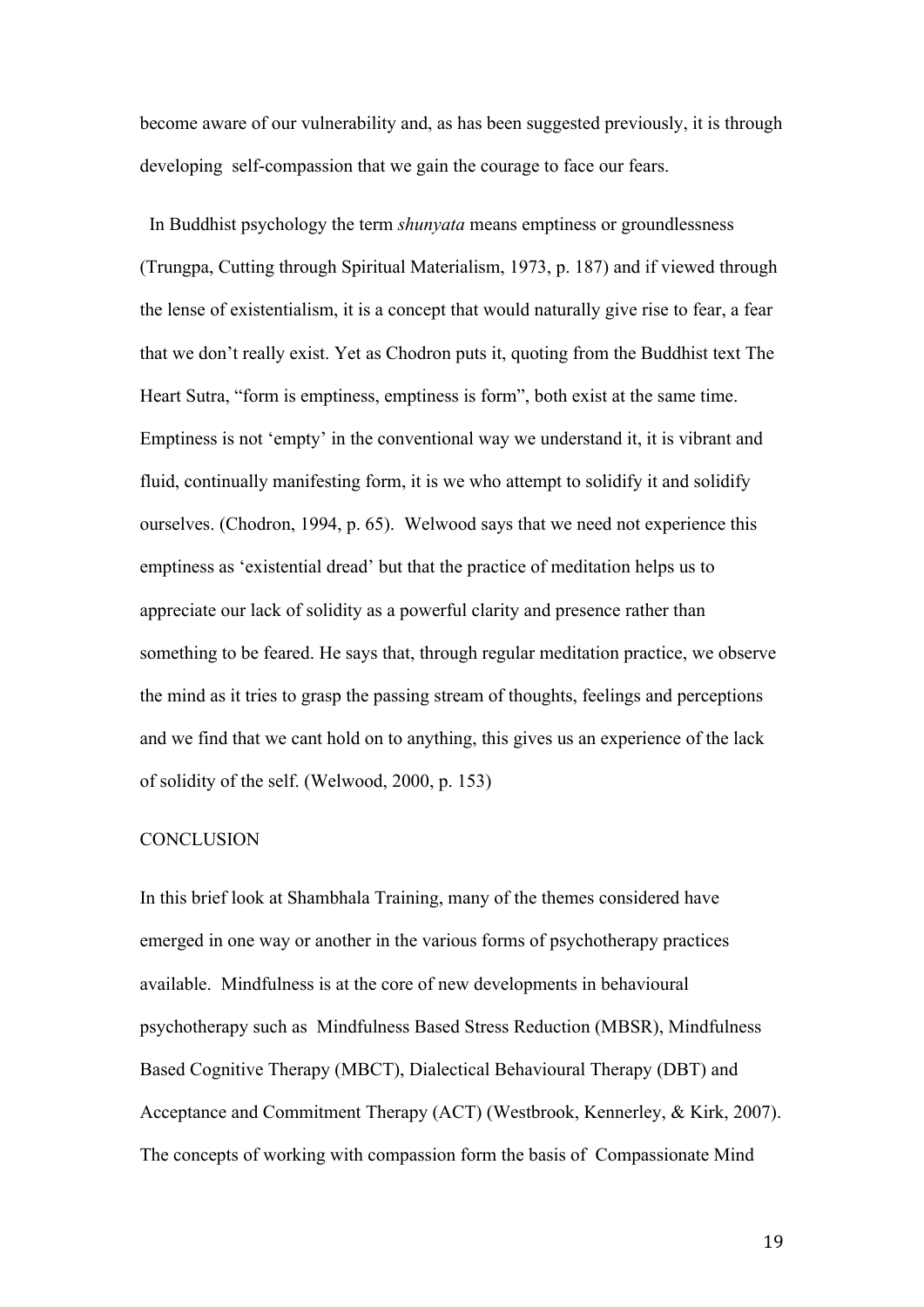Training (CMT) (Gilbert, 2009) and also underpin the various approaches of humanistic and person-centred therapies. Psychoanalytic and Psychodynamic approaches look at making the unconscious conscious, thereby increasing awareness and consciousness. The similiarities between these approaches and Buddhism has been explored by Fromm (Fromm, 1960) and many others. Existential therapies talk about opening to our basic 'existential angst', which is essentially opening to our fears and anxieties rather than turning away from them. Body psychotherapies speak of synchronising mind and body, of becoming 'embodied'. They all offer, by way of help, talking therapy, theories and information, which, although proven to be very beneficial in many cases, may not be enough to create a real and lasting transformation in the client. Chogyam Trungpa (Trungpa, The Sanity we are born with, 2005) says that western psychology offers much in the way of theory but little in the way of practice. Like learning a musical instrument, progress is synonymous with practice, psychotherapy, with the exception of CBT doesn't appear to offer much to the client in terms of things to practice at home, tools to continue growth and development when the therapy is finished. CBT offers many surface level practices to challenge our NATS (negative automatic thoughts) and unhelpful behaviour patterns but it does not really address the deeper underlying vulnerability, fragility, fears and anxieties that make up our sense of self, alongside the basic goodness that is inherent in our human nature.

There doesn't appear to be any single therapeutic approach that covers all these perspectives. Newer, eclectic forms of psychotherapy do offer an 'integrative' approach, but are they actually integrated or a collection of different disciplines and approaches that the therapist has dabbled in to a certain degree and now uses them to inform their therapeutic style? Shambhala training, although not psychotherapy, does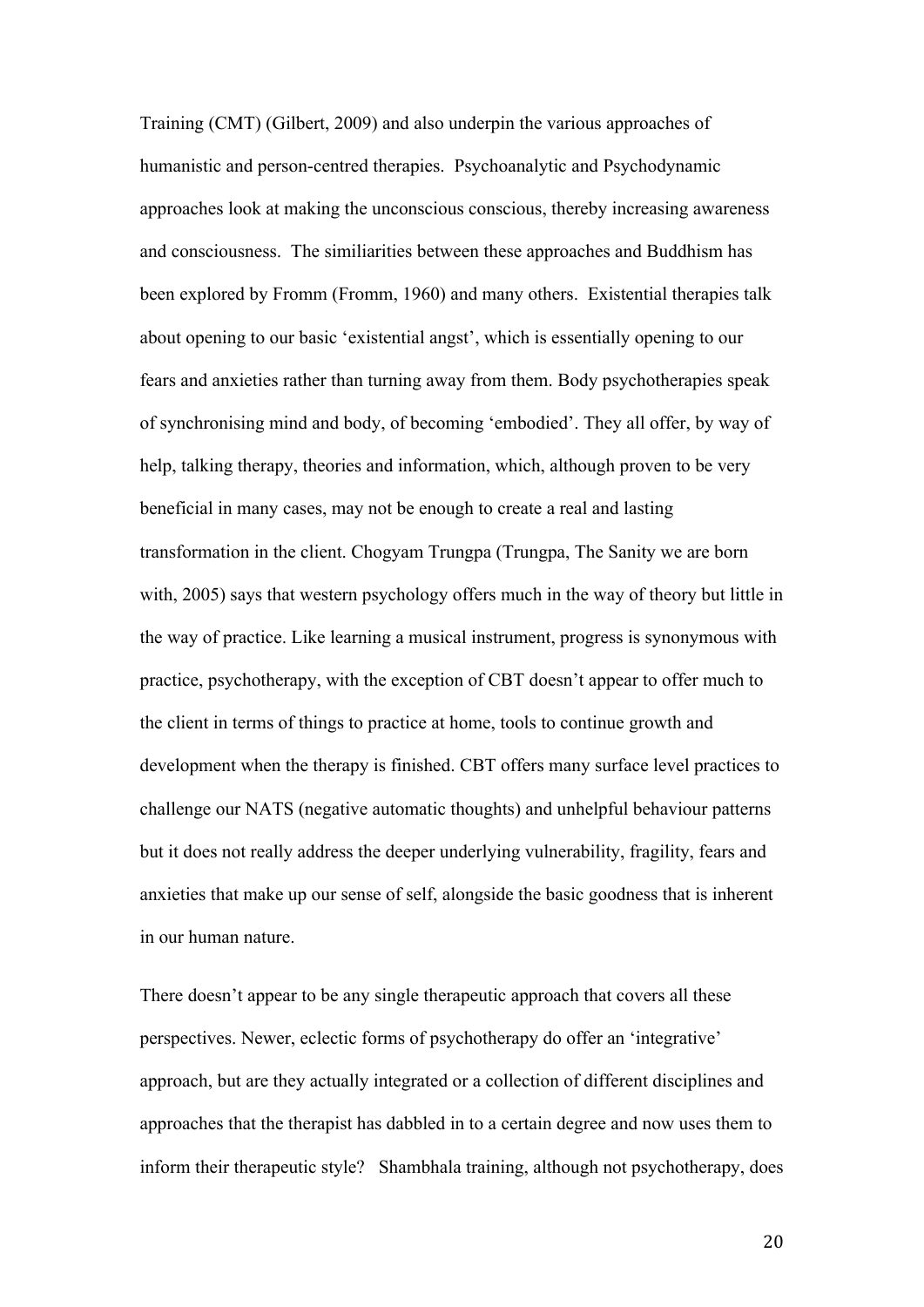provide a path to personal growth and development that is clearly and practically laid out in terms of its levels and structure. As well as the structured training programme offered through its weekend level programs, its five week courses and residential meditation retreats and advanced programs , it offers a set of daily practices which show the student how to practice and integrate meditation, mindfulness and awareness into their daily lives. It offers futher practices that help to develop self-acceptance, compassion for self and others, an expanded sense of self leading to more interconnectedness and inter-being, and at the advanced level of Vajrayana practice, it shows the way to becoming fully embodied and authentic human beings.

 Taking all this into account, it is the view of this paper that Shambhala teachings and training offer insights and practices that could be very useful tools for the both the therapist and client alike.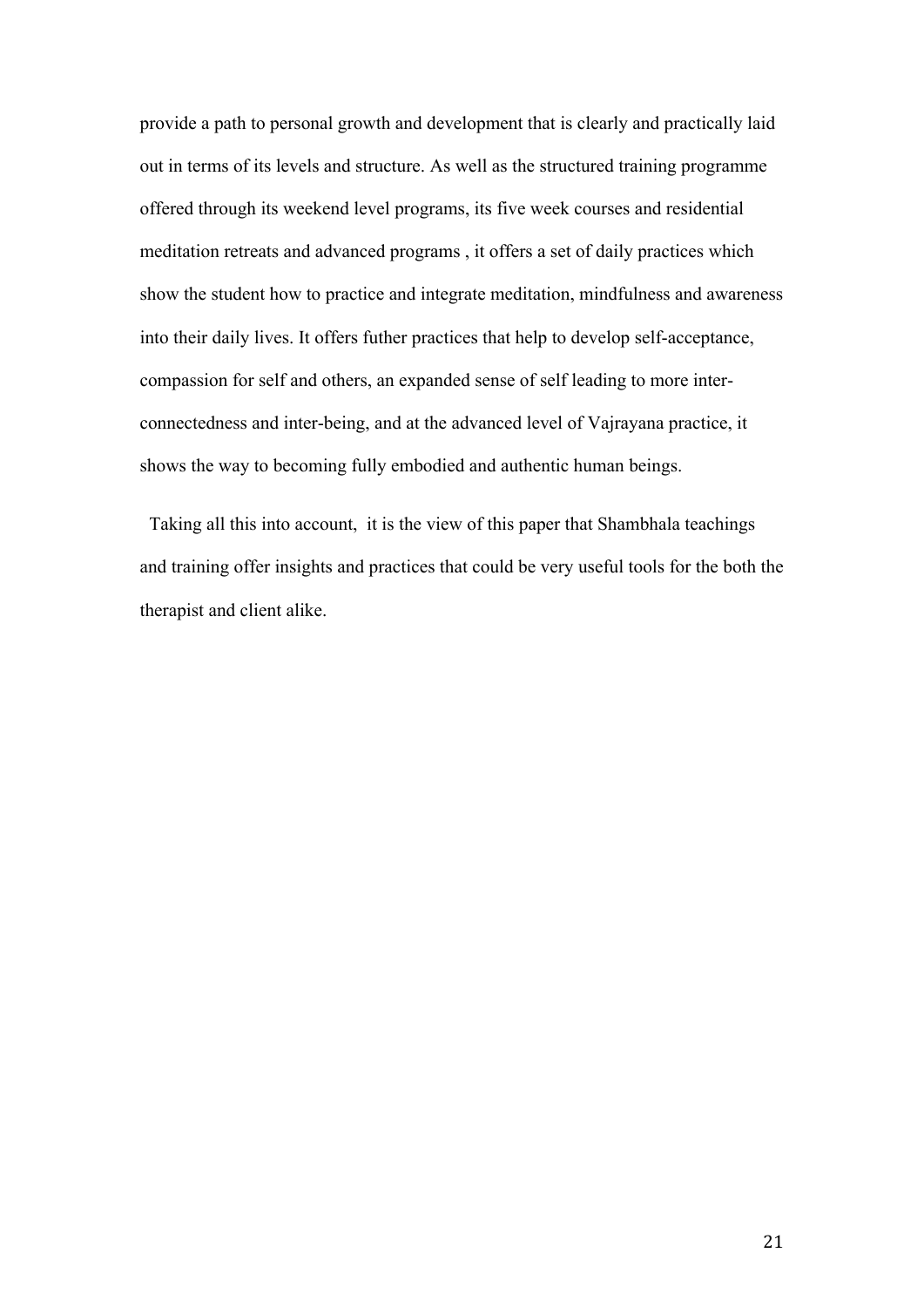#### **METHODOLOGY**

DESIGN: The design of this research was qualitative and exploratory. The decision to employ this research strategy was taken based on the fact that the epistemological orientation of the material is essentially interpretivist, and the ontological orientation is constructionist (Bryman, 2008). A methodology using Thematic Analysis was employed to examine both the similarities and the differences between the participants in relation to the dominant themes (Breakwell, 2006). The study asks the question, is there much in Shambhala training that is useful to and compatible with the practice of psychotherapy? It also poses the hypothesis that the practice of meditation could and should be a regular practice for all psychotherapists and that this practice could be introduced and fostered throughout the period of training as students.

INTERVIEWS: The style of interviews was In-Depth, Semi-structured. The questions (Appendix 2) were used as a means to expand on the emergent themes. (Bryman, 2008). If the participant introduced a variant or a different approach in answering the questions, this was encouraged and explored within the limitation of the time available. Each interview lasted between thirty and sixty minutes and was recorded at the participant's home.

SAMPLE: The five participants all attend the Dublin Shambhala Buddhist meditation centre and are all regular meditation practitioners. They represent a majority sample of Shambhala Buddhist practitioners in Ireland. They were recruited by local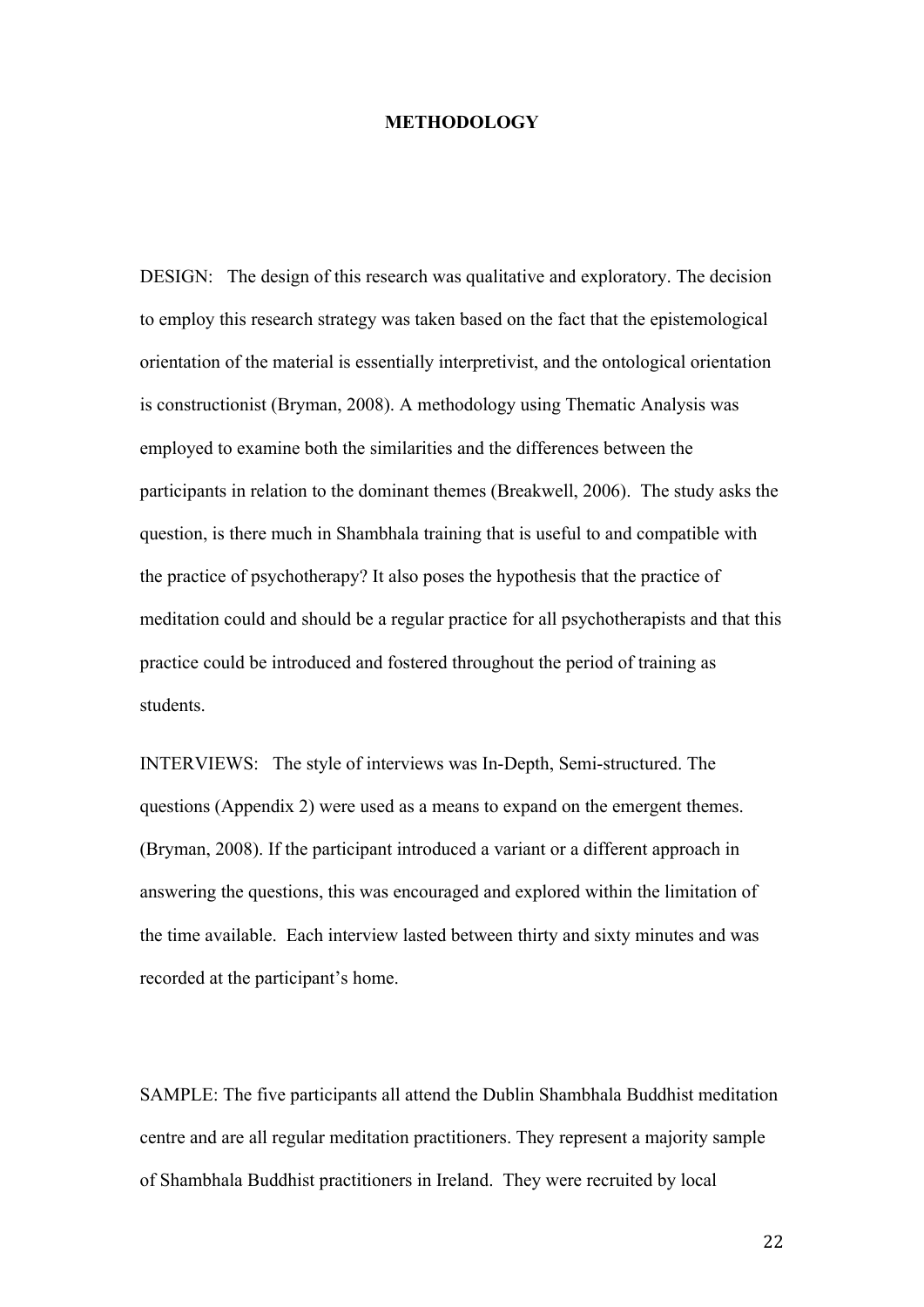discussion either by phone or in person. The basic objective of the research was explained to each participant, as were the issues of consent and anonymity (Appendix 2). All five were open and responsive and happy to participate in the research. They were selected for a cross section of gender, age, experience and background.

*Participant 1*: Male aged 34, 7 years meditation experience, living and working in Dublin.

*Participant 2*: Female aged 50, 12 years meditation experience, living and working in Dublin.

*Participant 3*: Male aged 54, 35 years meditation experience, living and working in Dublin.

*Participant 4*: Female aged 52, 20 years meditation experience, living in Dublin, not working at present.

*Participant 5*: Male, aged 65, 30 years meditation experience, Living in Dublin, Retired from work.

MATERIALS: To record the interviews, a Sound Devices 722 hard disk recorder was used. The audio was then transferred to Digidesign's Protools audio editing software. A recruitment sheet, consent form and interview schedule was used for each participant. (Appendix 2)

ANALYSIS: All six interviews were transferred to Protools audio editing software and labeled accordingly. CD copies of each interview were also made so that the researcher could listen back to them while driving. Repeated listens were done in this way and also within the Protools audio system. Within Protools, markers were placed to identify various answers and points of interest for each interview, in this way the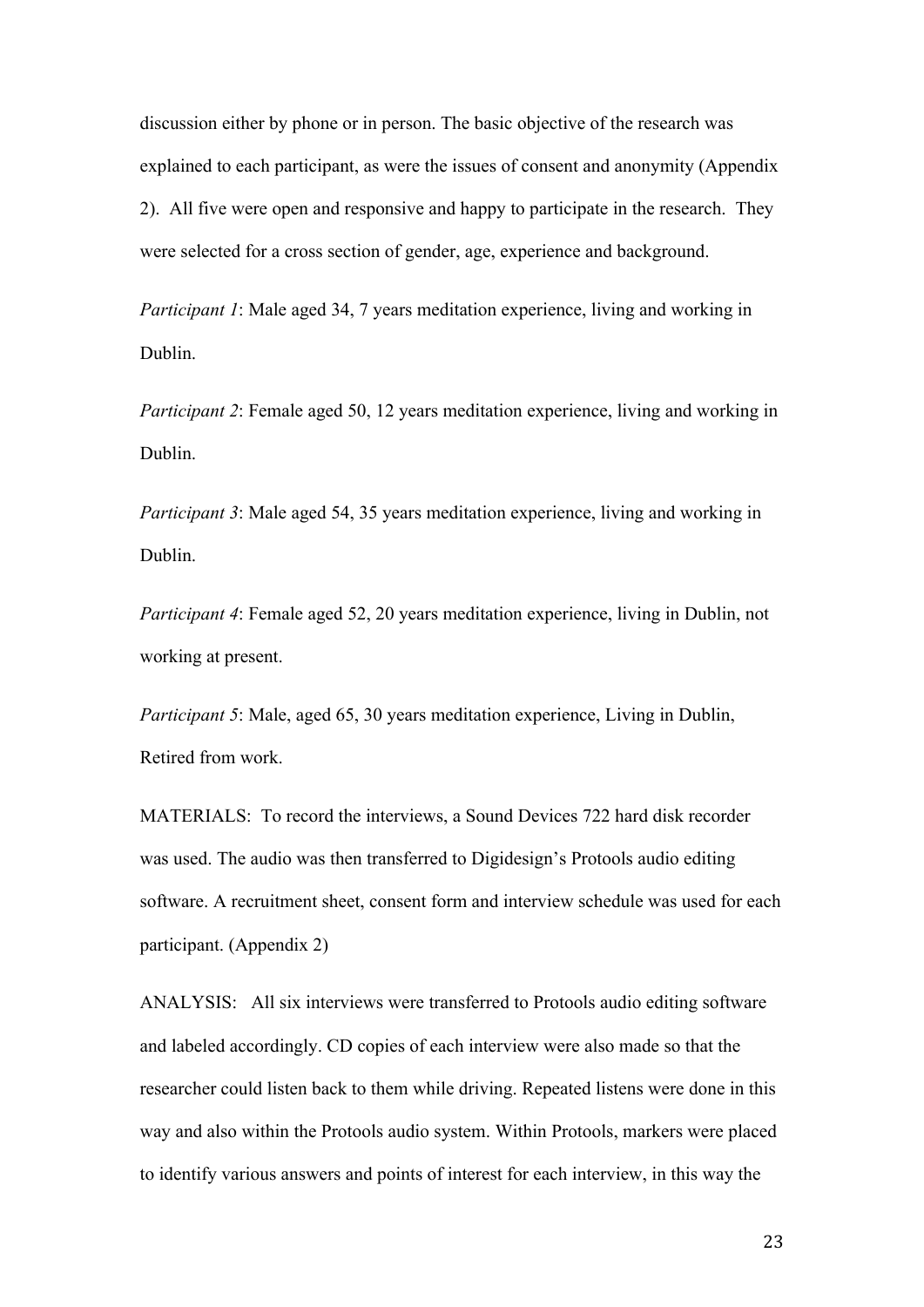researcher was able to quickly access the material and could easily cross check the different responses from each participant. Emergent themes, similarities and differences between the participant's answers were noted and examined for interrelationships. They were also compared against the themes that had emerged from the literature review. In this way the findings of the research were clearly identifiable.

ETHICS: The Ethical approach and guidelines used in this research were in accordance with the Belmont Principles for research involving human subjects. (National Comission for the Protection of Human Subjects of Biomedical and Behavioural Reseasrch, 1979). Participants were recruited by informed consent and were given an information sheet, a recruitment sheet and interview schedule. (Appendix 2).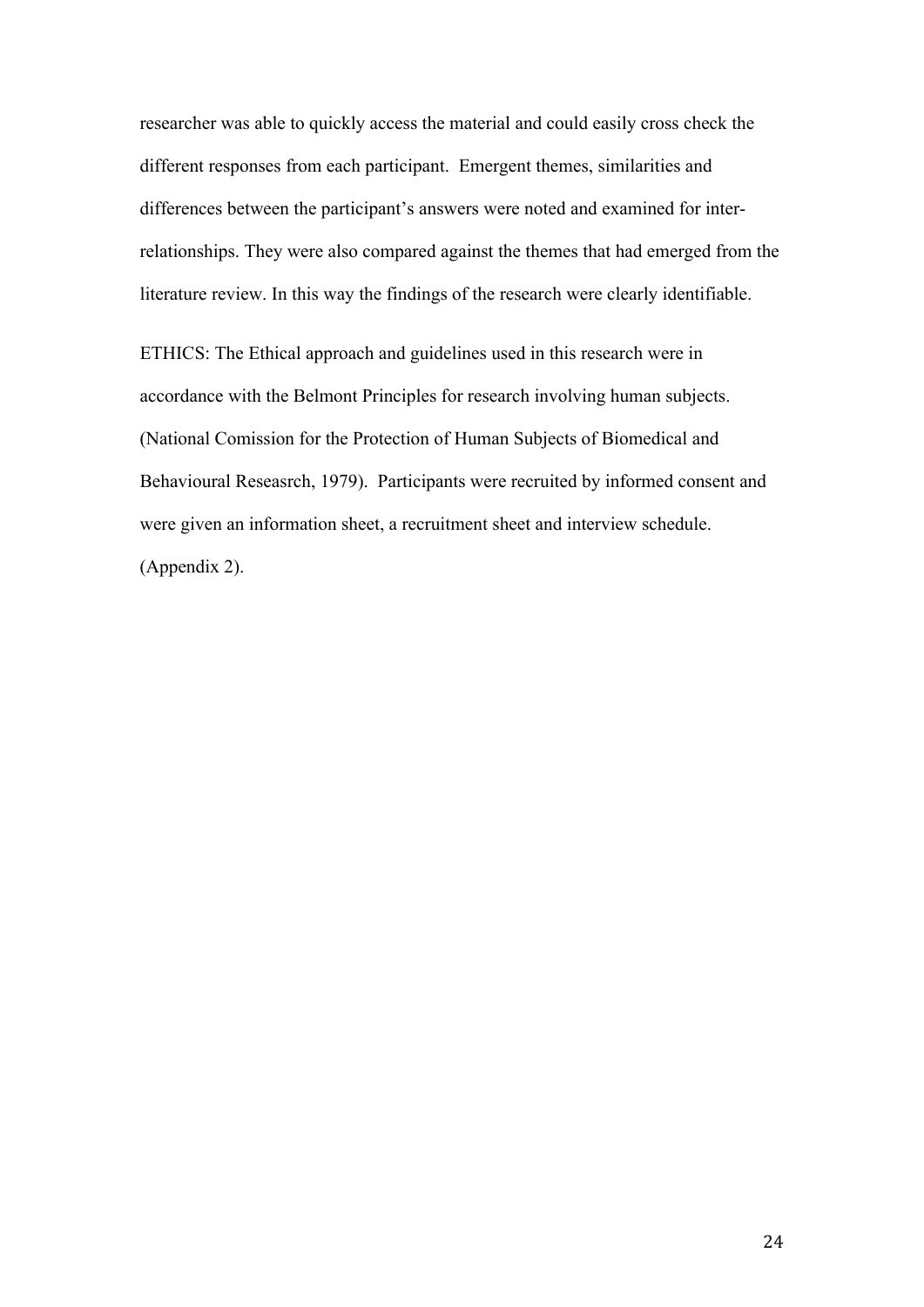#### **FINDINGS**

The main themes emerging from the interviews were that the long-term effects of meditation practice in the Shambhala tradition have a considerable positive transformational influence on the individual's sense of being in the world. It is also inextricably linked with the cultivation of courage, compassion and fearlessness.

The questions were based on the themes that had emerged from the literature review.

1) Development of mindful awareness through the practice of meditation.

2) Development of courage and bravery.

3) Basic ground of existence seen as essentially "good" or unbroken.

4) Excessive defense mechanisms seen as a claustrophobic "cocoon".

5) Cultivation of compassion for self and others through acknowledging our vulnerability.

6) Opening to basic anxiety and the cultivation of "fearlessness".

In addition to these themes, the participants were asked about their personal experiences of psychotherapy. The findings from each of these themes will be considered in turn.

# DEVELOPMENT OF MINDFUL AWARENESS THROUGH THE PRACTICE OF MEDITATION: In discussing this theme the focus of the questions was on the length and regularity of practice and also on the transformational effects on the sense of self and relationships to others. The regularity of practice varied between regular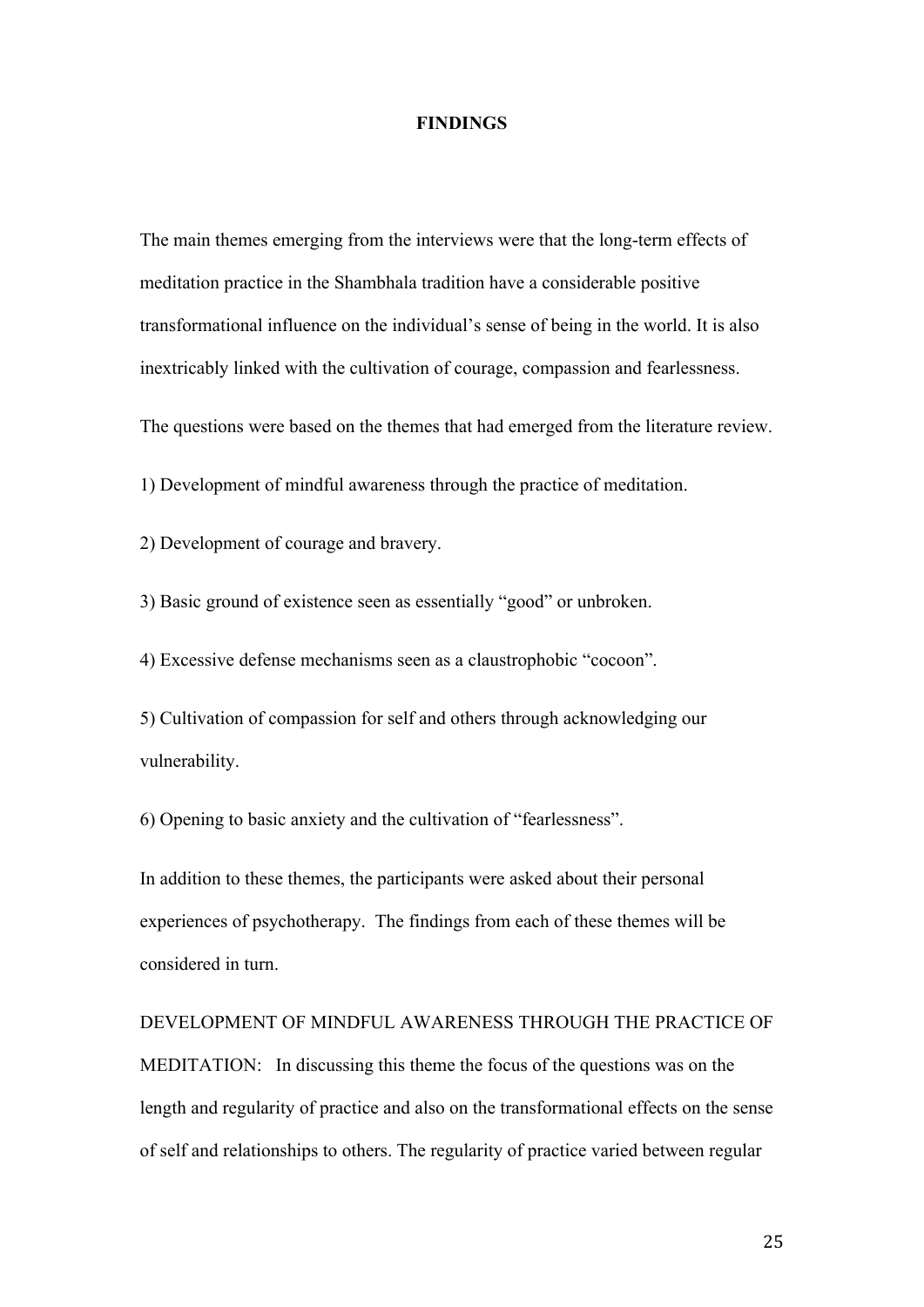and daily '*I would practice every day for at least an hour'*(participant 5) to very irregular and inconsistent '*my meditation practice is like a landscape, it goes up and down….laughs..'* (participant 2) , although all participants would have regular periods of consistent and extended practice with retreats being part of that. With regard to the transformation in the sense of self and relations to others, all participants reported that there had indeed been considerable transformation here. '*whatever sense of self I had was imbalanced….through the practice its given a sense of…all the fuzz, the noise, the personas you have, you drop a lot of that and you touch into more of, let's say, a sort of ground essence and you begin to relate with that but also see that as being you as well'* (participant 1) '*now I'm much more aware of my reactions and how I am with people, not to say that I get it right because I don't but the world has a way of tripping you up and reminding you that you are losing your mindfulness'* (participant 2). It also emerged, especially when talking to the long-term practitioners that the notion of self as presented in the questionnaire is reductionist from their perspective. '*meditation practice gives me a very very fine sense of awareness, fine to the extent of almost a paradox or a dissolving'* (participant 4) '*the relationship to self must also account for the relationship to non-self, that I find quite liberating, one realizes that one doesn't have to regard everything that goes on in one's consciousness as being self'* (participant 5)

#### DEVELOPMENT OF COURAGE AND BRAVERY.

It emerged from the interviews that, whilst bravery is a central part of the Shambhala teachings and training, its cultivation, although related to the practice of meditation, is not a direct result of this practice. '*you see I'm not convinced about the direct relationship of meditation to the development of courage, it's a different muscle, you have to like dredge it out…laughs….draw it out, its manual work, there's no magic in*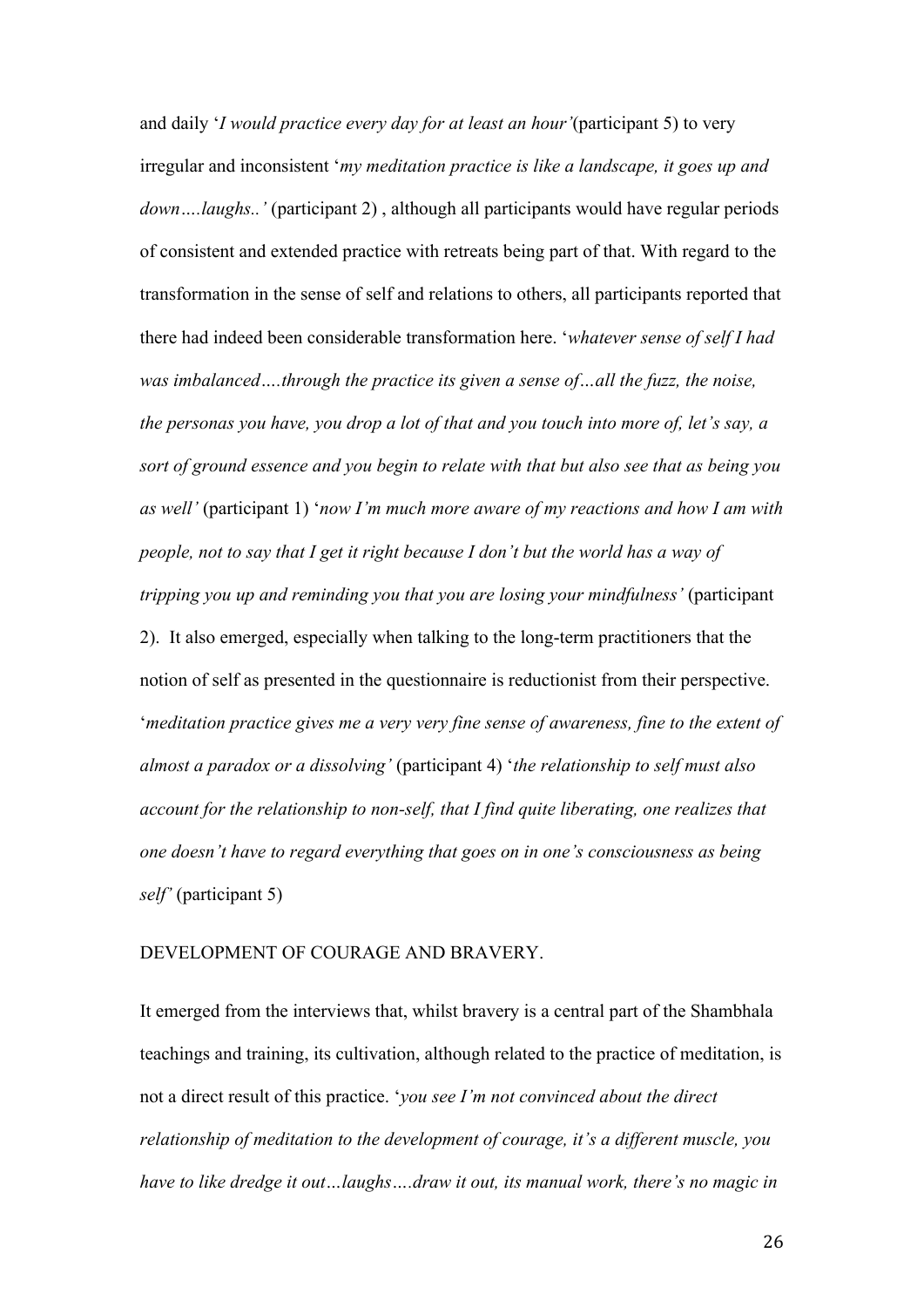*it, there's no silver bullet. Meditation is not a silver bullet to develop courage right…that's my own feeling, courage is developed by being courageous…laughs.'* (participant 4) One participant found it difficult to quantify whether changes, such as increased courage, awareness were in fact possible to observe. '*all of these things suppose some way of standing outside of oneself and outside of situations so, I'm not sure that that's possible or valid necessarily' 'its not possible for me to conceive of myself as not being what I am…that being the case, how can I know whether what I am is better than if I wasn't……..but I can't not be' (*participant 5). Answers such as this began to reveal that 'mind' as realized by some of these long-term practitioners, is highly complex and transcends the simplicity of the questions being presented to them at the interview.

#### BASIC GROUND OF EXISTENCE SEEN AS 'GOOD' OR UNBROKEN.

This theme emerged directly from Chogyam Trungpa's term 'basic goodness' which forms the cornerstone of the Shambhala teachings. All participants had a unique way or expressing their understanding of this term. '*you hear of various things described as basic goodness you know, the smile on a child's face, all that kind of stuff which is fine but you also hear that basic goodness can equally be a pile of shit and it in itself is basically good'* (participant 1) '*I think that the ground of everything , the essential nature of everything that we perceive, like most importantly ourselves, is basically good, is basically wholesome and eh…pristine, pure…unstainable'* (participant 3) One participant, when questioned on the relationship between meditation and experiencing basic goodness as a by-product said '*you don't practice so you have basic goodness "on tap", to me that's a rather perverse understanding… its not programmable… it's practicing not being rather than practicing to be basic goodness plugged-in-ness'* (participant 5)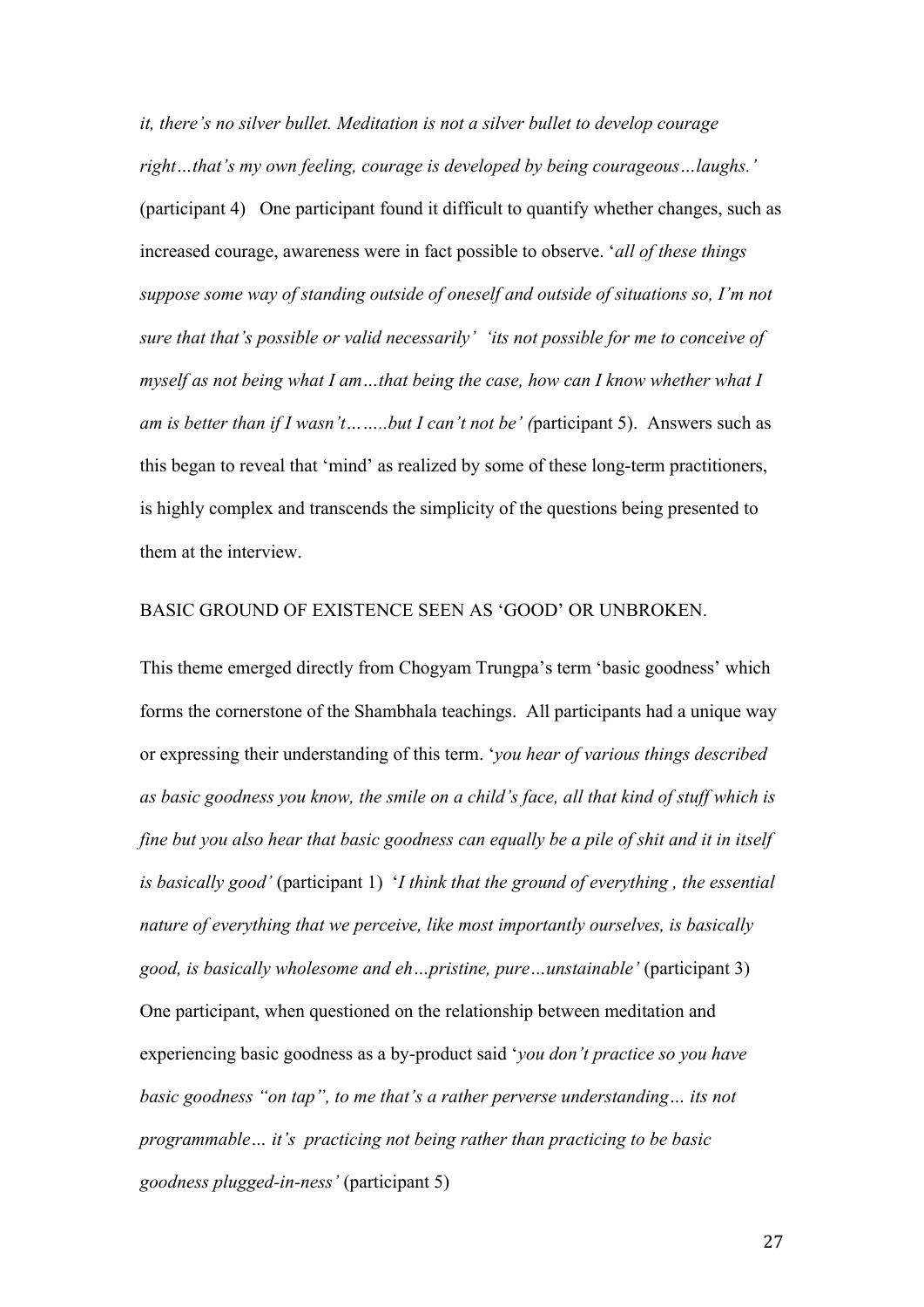## EXCESSIVE DEFENSE MECHANISMS SEEN AS A CLAUSTROPHOBIC 'COCOON'

This theme attempted to forge a link between Trungpa's notion of 'cocoon' and the traditional psychotherapeutic concept of defense mechanisms. For most participants, in describing their experience of cocoon, the link is quite evident, although the concept of cocoon seems to point more deeply to the basic restricted way that we all tend to live our lives. '*its all the stuff that you create around yourself to shelter yourself, it's the flopping out, the lying down on the couch watching the box set…eating the fast food, its living in familiar circumstances all the time in auto-pilot state.'* (participant 1) and also '*almost like suffoction, you know…that we enclose ourselves in our little world and it's restricting, limiting and suffocating and he*  (Chogyam Trungpa) *describes it as being "a bit smelly"… laughs..'* (participant 2) In psychotherapy, defense mechanisms are seen as being necessary to a certain extent as a coping mechanism. For two of the practitioners in particular, this view is challenged '*the defense mechanisms, let's call it, are seen as necessary, because there isn't enough overall deep awareness to expose the fact that they are not necessary and the fact that they are counterproductive, self-defeating and self-perpetuating'*  (participant 5) and more directly expressed by participant 4 '*I think that defense mechanisms are neurotic….right….so they are kind of habitual and there is not an expansive understanding in them, its just habitual…..I think its very important to draw a distinction between knowledgeable or Vipassanised protection* (vipassana is the Sanskrit word for insight) *and habitual defense mechanisms, because with habitual defense mechanisms there is no intelligence in it, do you know what I mean? There is no clear seeing in it'* (participant 4). It emerged that the difference between the notion of Shambhala's cocoon and psychotherapy's defense mechanisms is in the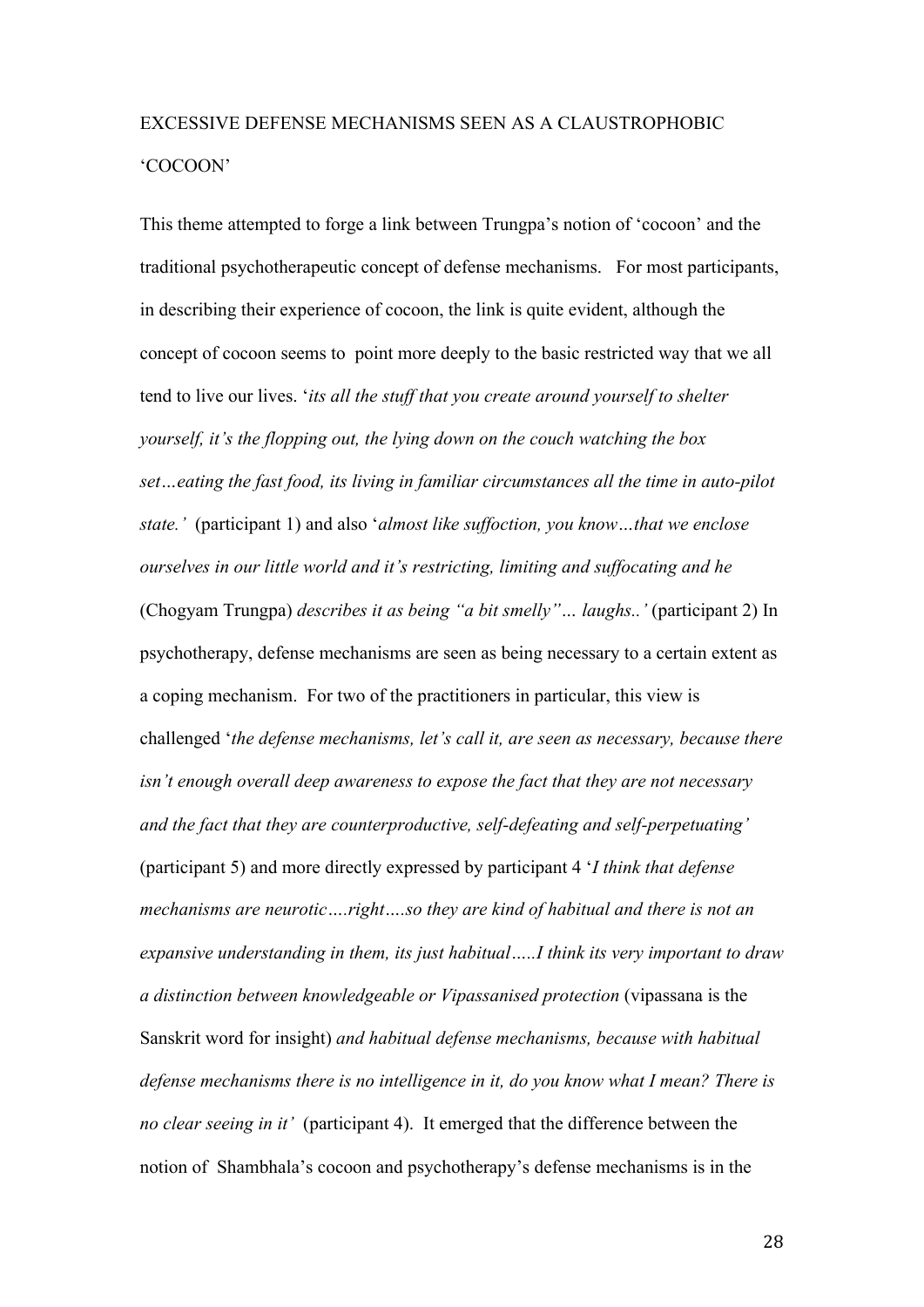personal awareness of the cocoon. Often defense mechanisms operate at an unconscious level, whereas, for all the participants, a keen awareness and close relationship to the cocoon was evident. '*I think I have a cocoon with a periscope….laughs uproariously…..i sort of see myself as being in a yellow submarine'* (participant 2). This ability to clearly see and acknowledge the cocoon in itself seems to give rise to the possibility of transformation. '*I kind of see it as a process, you know…that your cocoon gets bigger in a sense but less restrictive, its expanding, but has less hold over you….you're still in it, but you're making it more transparent all the time'.* This last statement again seems to reflect the paradoxical nature one encounters with long-term practitioners and teachers who try to convey a deep understanding or wisdom through the limitations of ordinary language.

## CULTIVATION OF COMPASSION FOR OURSELVES AND OTHERS THROUGH ACKNOWLEDGING OUR VULNERABILITY.

This is another of the key points in the teaching of Shambhala and is often expressed, therein as 'the genuine heart of sadness'. All participants reported, without doubt, that the practice of meditation directly led to an increased capacity for selfcompassion and subsequently, compassion for others. '*I think I was a pretty tough character before I started practicing, there was kindness there of course but there was a lot of defenses'* (participant 3) There is an increasing ability to open to open to their sense of vulnerability which emerges from sitting in meditation, focusing on the breath, experiencing the space and allowing whatever arises to arise. Being able to sit with vulnerability then becomes a powerful component. '*because I am able to allow myself to feel vulnerability, there is actually a strength in that. I can hold the sense of vulnerability without needing to shut it down and act tough, to harden off, so there's*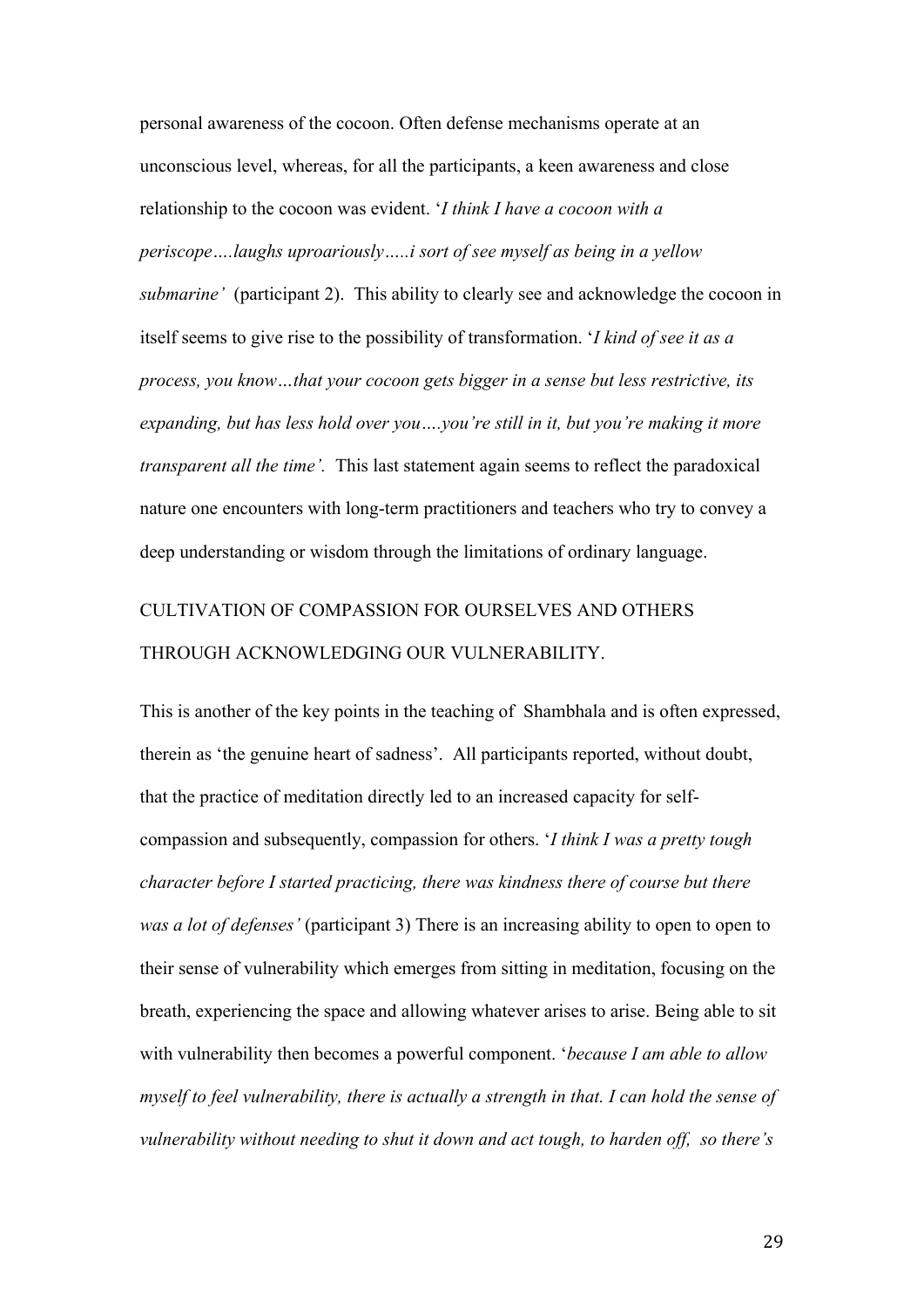*a re-valuing of vulnerability not as threat but as being of value in itself.'* (participant 5)

#### OPENING TO ANXIETY AND THE CULTIVATION OF 'FEARLESSNESS'

Participants were asked if they thought that the practice of meditation helped them to deal with anxiety and fearful situations. All five responded affirmatively to this, saying that there was a definite correlation and also that this was a cumulative effect over time. ' *I think it's a sort of cumulative, that the more I step into fearless situations, you know, not foolishly but have some awareness and em……the more that I deal with my own fear, the further I can go along with it and the more confident I feel and meditation has helped with that. You know, really just that steadiness of being able to sit and always come back to the present moment, whatever that holds.* (participant 3) This instruction of always coming back and staying in the present moment seems to be very significant in terms of opening to anxiety and being able to sit with it. '*I believe that the core instruction of stay, em, you don't need any more than that. And you can apply that right up to panic attack, and that's what I've done, because you stay, you can actually dissolve it.'* (participant 4). It also emerged that this ability to sit with anxiety is correlated with consistency and regularity in practice.

'*its been part of the testing process of meditation that, when you meditate consistently, that then becomes your base layer and you sort of take it for granted, then you might just drop off in your practice and then I can see it (the anxiety) coming back, I can see the bits coming back bit by bit, accumulating and accumulating'* (participant 1) So does meditation provide a protection against that? '*I'm not sure its protection….you could phrase it like that but I think a more correct way would be to say that you create space in your mind to accommodate it'* (participant 1).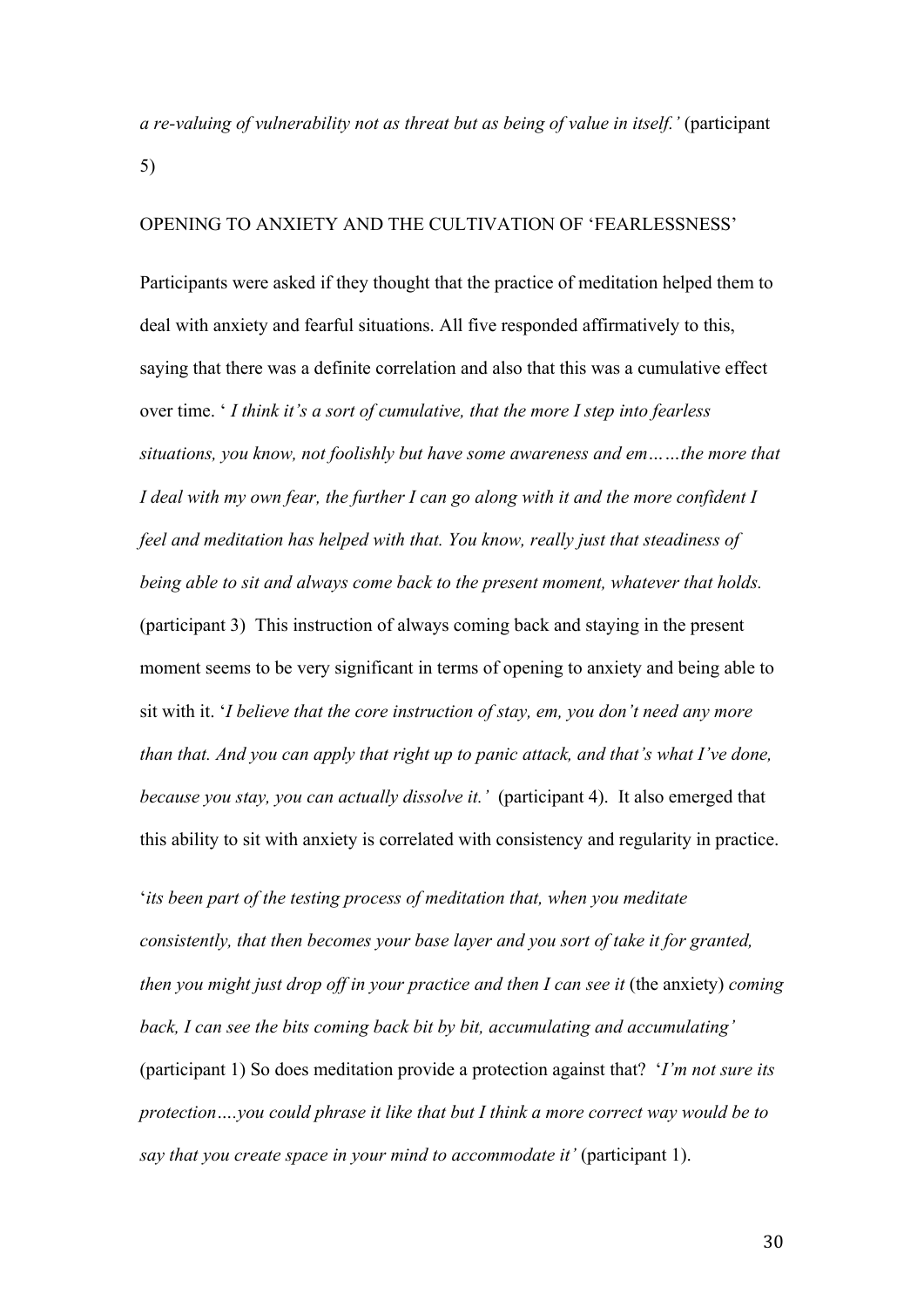#### COMPARING MEDITATION WITH PSYCHOTHERAPY.

As all five participants had personal experience of psychotherapy alongside their meditation practice, the question was asked as to whether one had helped the other. It emerged that all five had found that the practice of meditation and psychotherapy were very complimentary. '*through that repeated process of going in there* (psychotherapy)*, like meditation its almost like another tool that's expanding your sense of self up to the stage that it gives you enough to go off on your own you could say'* (participant 1) One of the participants who had done a lot of personal therapy over the years was not convinced that the therapy was always beneficial '*I've been in psychotherapy all my life…laughs…. You know, in and out, and sometimes I've found it beneficial and sometimes I haven't……I found that some of the therapy I've done has more been leading towards me being a functioning human being in this relative world… which has never worked, its never gotten me to function…..laughs'*  (participant 3) This participant is currently engaged in a method of psychotherapy that is spiritually based and is finding it much more beneficial than previous forms of therapy tried. '*its really delving deeper into my patterns, into the sense of my perspective, what I hold true and is it true? You know, fixed things in myself, just as a way to understand my experience more as opposed to a way to fix something that's broken.'* (participant 3). It was generally acknowledged by all participants that, whilst they strongly felt that meditation practice is a great addition to psychotherapy, there are many people who practice meditation, even long-term, who have never tried psychotherapy and so are very unaware and disconnected from their shadow side.

'*its well documented that a lot of people go into the meditation path and they should be in psychotherapy because they've jumped over emotional stuff that they haven't dealt with and its glaring, and its affecting their ability to do their meditation path*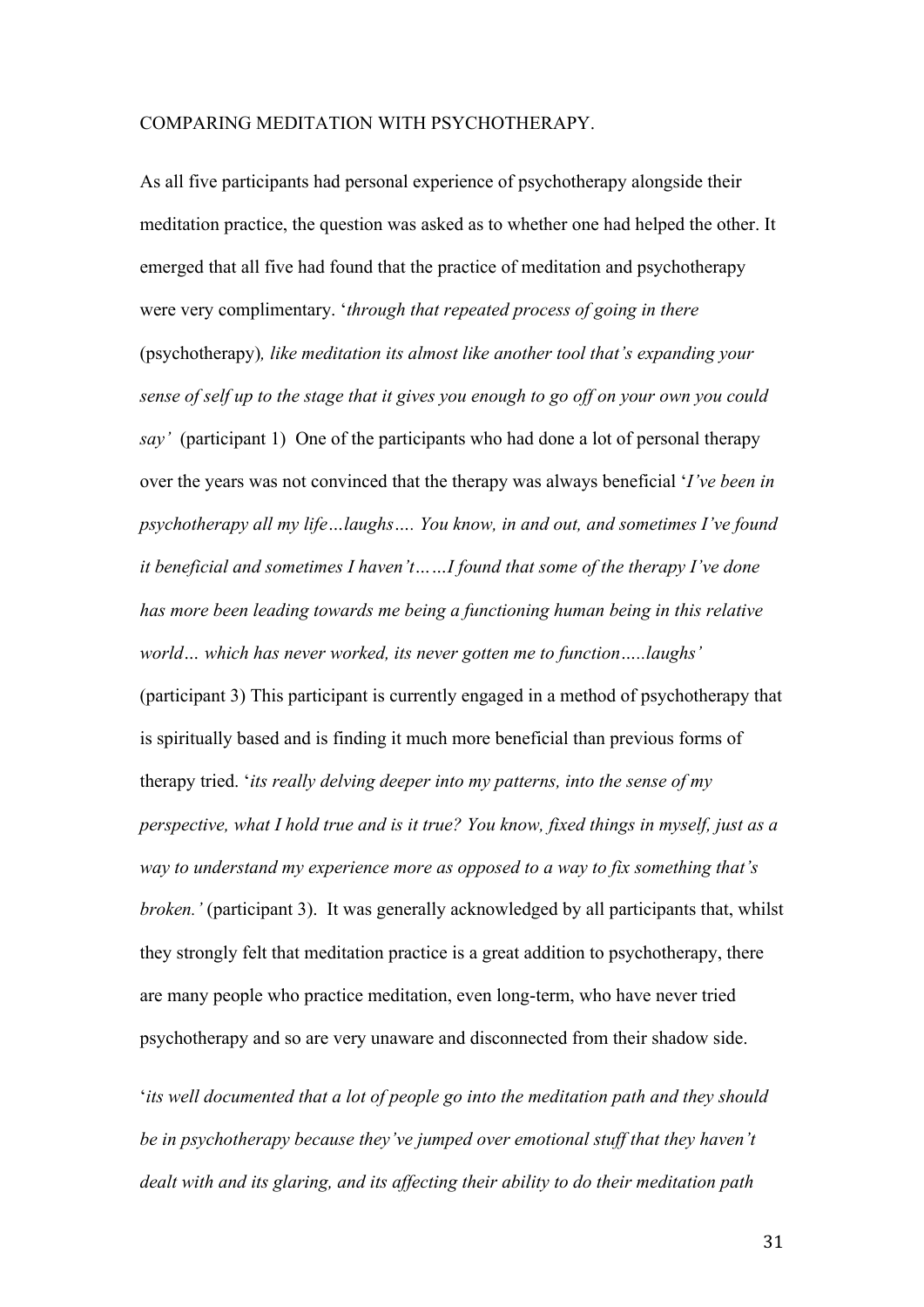*because they haven't dealt with the shit'* (participant 4). Another participant echoed this observation. '*there is a danger that people can meditate over quite a long period of time without in fact stirring up their shit, they are in fact tranquilizing it and secretly, you know, they are doing it for that reason, without realizing the down side.'*

(participant 5).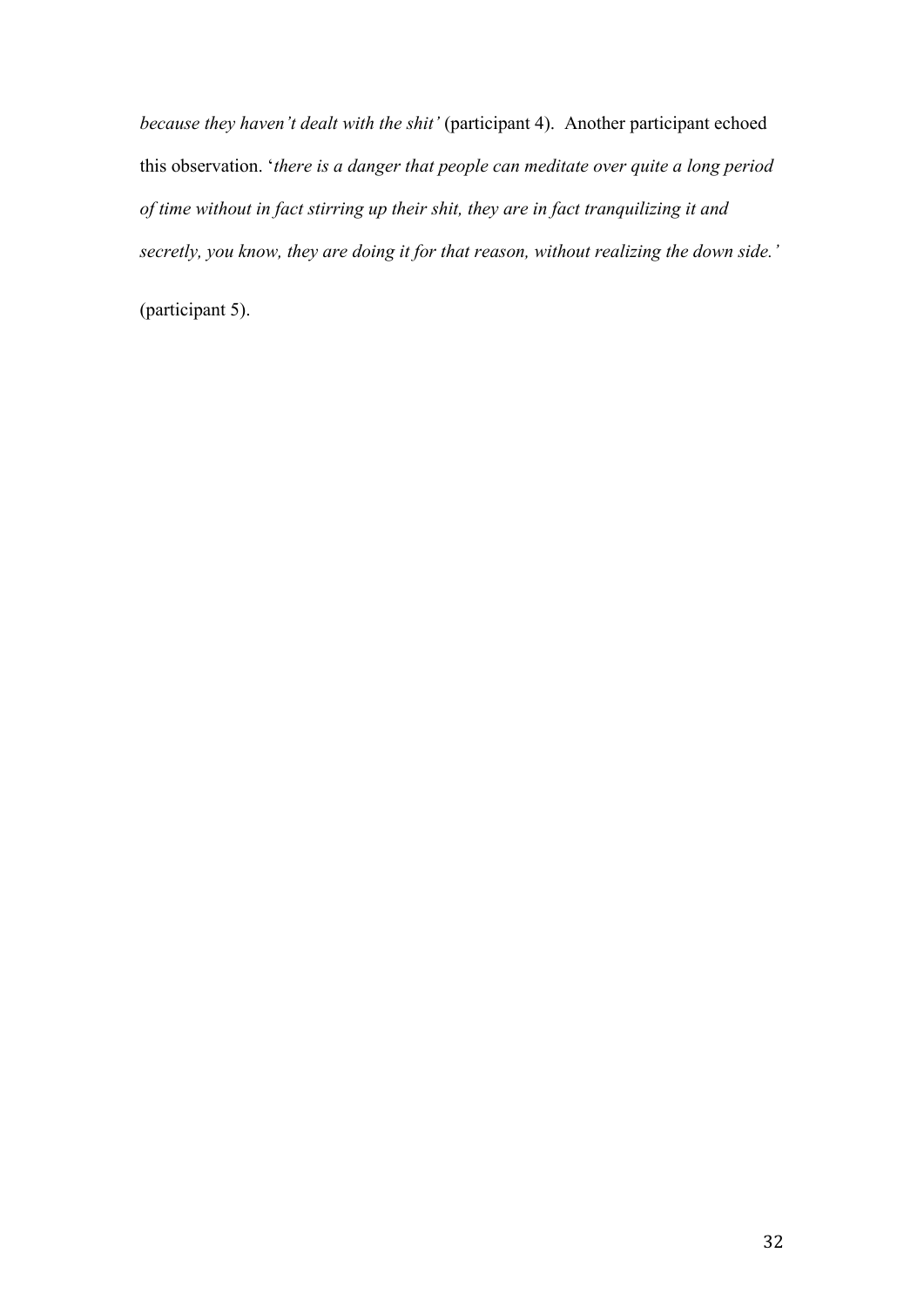#### **DISCUSSION**

From analysing the results of the research interviews it is clear that the concepts of mindfulness and meditation as they are commonly understood are just the tip of the iceberg of a deeper spiritual path, such as that offered by the Shambhala training and Buddhist practices. Meditation prepares the ground for the cultivation of compassion, courage and fearless living. As has been pointed out, the development of courage is not a direct consequences of meditation practice, it is a muscle that needs to be developed by its own practice '*meditation is not a silver bullet to develop courage.....courage is developed by being courageous'* (participant 4), but meditation does help to shape that muscle so that it is primed and ready for use. In particular the sitting practice of meditation helps to develop an open heart which leads to an increased capacity for compassion and the ability to sit with anxiety without needing to change it. This act of sitting with anxiety is really inseperable from the development of compassion, first for our selves, which leads inevitably to a sense of compassion for others. When one sits in meditation, focusing attention on the breath, noticing thoughts and gently returning the focus to the breath, over and over again, a sense of space begins to open up. This space can be at the same time relaxing and disturbing. The relaxation arises because the space gives more room to breathe and move, the disturbance occurs because we become more acutely aware of our own anxiety or we may feel a sensation of 'groundlessness' (Chodron, 1994) which gives rise to a basic existential anxiety, 'the threat of imminent non-being' (May, 1983). If one learns to sit with this confusion, oscillating between feeling calm and feeling anxious then we become acutely aware of our own fragility and vulnerability. We also begin to experience the nature of emptiness. As Trungpa puts it 'when you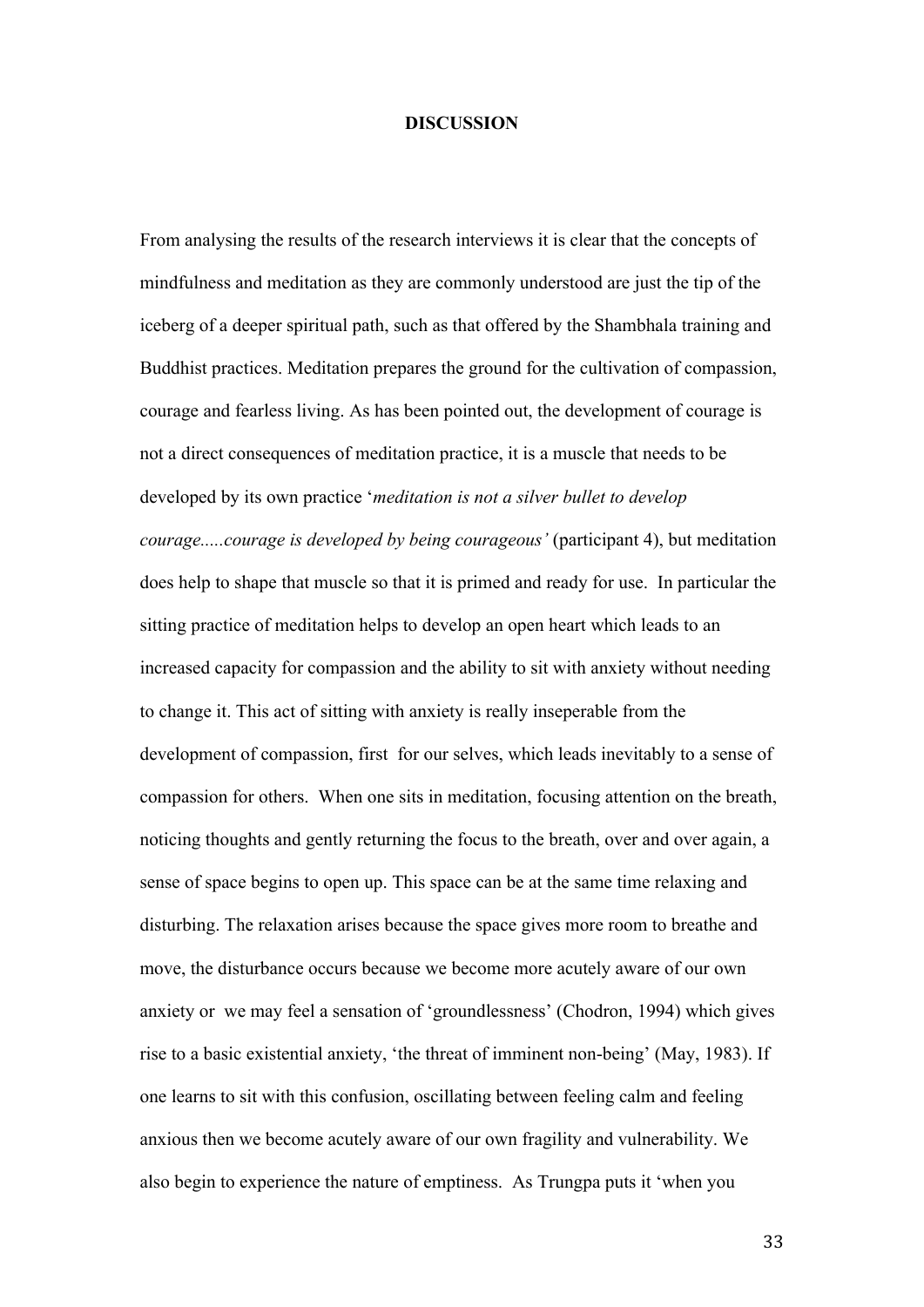awaken your heart in this way you find to your surprise that your heart is empty' (Trungpa, 1984). This emptiness leads to a feeling of vulnerability and 'tenderness' and paradoxically this sensation comes from a feeling of being full. 'the genuine heart of sadness comes from feeling that your non-existant heart is full. You would like to spill your heart's blood, give your heart to others' (Trungpa, 1984). Here sadness is equated with the heart being full, interestingly, Midal points out that the word sad dervies from the latin word 'satis' which means 'enough' and obviously this is linked to the word 'satisfaction'. (Midal, 2004). So sadness is not equated with a feeling of depression as we would normally understand it, but more with a sense of fulness, a wholesome experience of reality as it is.

 This sequence of events then begins with sitting in meditation, leading to an awareness of anxiety which gives rise to an awareness of vulnerability which in turn gives rise to feelings of compassion. Trungpa goes on to suggest that developing compassion in this way leads to the cultivation of 'fearlessness' or the ability to face anxiety.

#### SHAMBHALA TRAINING MORE DETAIL:

Looking again at the Shambhala training, we see from the chart (appendix 1) that it is an elaborate system of training that can amount to a lifetime of experiential study if that is what is required. This paper is taking a closer look specifically at the 'Way of Shambhala 1' with its five weekend 'level' courses and its five 'Everyday life' courses which are designed to run for five weeks each, one night per week. These courses could be easily undertaken in a year, part time, by attending a local Shambhala centre. The six themes that have been discussed in this paper evolve in a progressive way throughout these courses with a regular personal practice of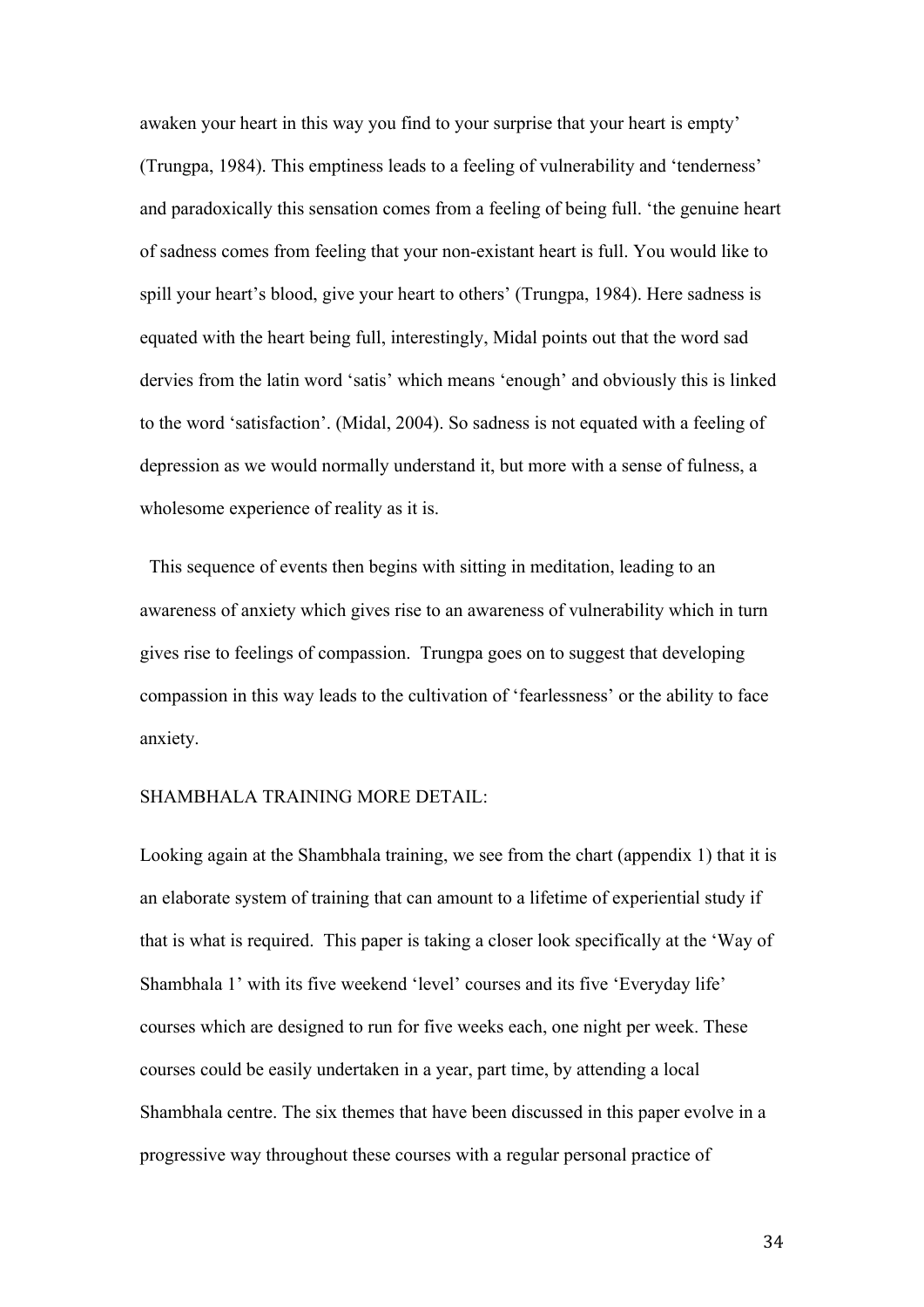meditation being encouraged and fostered from the very start. A reminder of these themes is as follows:

1) Development of mindful awareness through the practice of meditation.

2) Basic ground of existence seen as essentially good or unbroken

3) Excessive defense mechanisms seen as a claustrophobic 'cocoon'

4) Cultivation of compassion for self and others through acknowledging our vulnerability.

5) Opening to basic anxiety and the cultivation of fearlessness.

6) Development of courage and bravery.

These themes are adressed more or less in sequence throughout the training, a brief overview of the five level weekends is as follows:

LEVEL 1: Introduction to meditation. 'we glimpse unconditional goodness as the ground of our existence. Opening to ourselves, with gentleness and appreciation, we begin to see our potential as genuine and compassionate human beings'

LEVEL 2: 'Meditation practice allows us to observe how we create a cocoon of habits to mask our fear. We begin to experience that there is no fundamental obstacle to experiencing basic goodness.'

LEVEL 3: 'Developing fearlessness by examining our habitual tendencies, we are willing to experience our life without relying on the cocoon. We begin to engage the world directly and extend the attitude of fearlessness to our activities'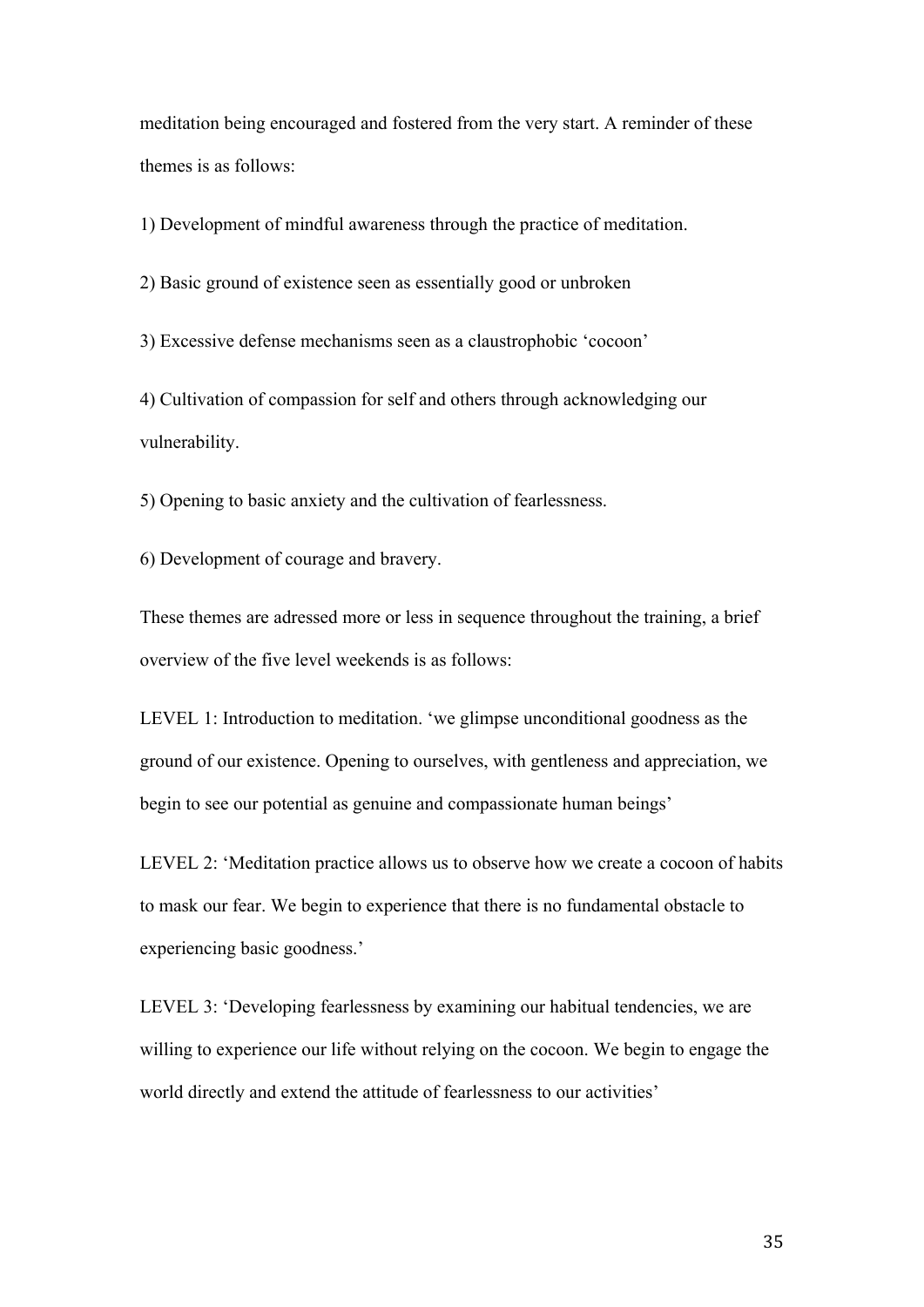LEVEL 4: 'Daring to experience the sharp edge of reality, we move forward with gentleness, increased awareness and inquisitiveness about the world, as it is. We can extend ourelves to others fully and with kindness.'

LEVEL 5: 'Communicating with the world gently and fearlessly, our awareness is sharpened and we find the open clear sky of mind-a delightful source of wisdom and uplifted energy. We trust our nature enough to let go into the present moment. (Shambhala Office of Practice and Education, 2008)

The accompanying 'everyday life courses' expand on the weekend Level courses with discussion groups and dialogues, also introducing students to elements of Buddhist psychology.

#### AUTHENTIC PRESENCE:

The goal of this training is that the students develop what Trungpa called 'authentic prescence' (Trungpa, 1984). He goes on to describe the qualities of this state in some detail, discussing both 'outer authentic presence' and 'inner authentic presence. The former is experienced as a sort of charismatic quality and genuineness that is felt by others. As regards the latter he says ' inner authentic presence comes from exchanging yourself with others, from being able to regard other people as yourself, generously and without fixation.' (Trungpa, 1984). This is of particular relevance for the practice of psychotherapy as it seems to go a step further than Roger's core conditions of empathy, unconditional positive regard and congruence. (Rogers, 1967). While Rogers says that, with empathy, we enter into the client's world, without ever losing the 'as if' quality (Rogers, 1967), 'Authentic presence' suggests that we see no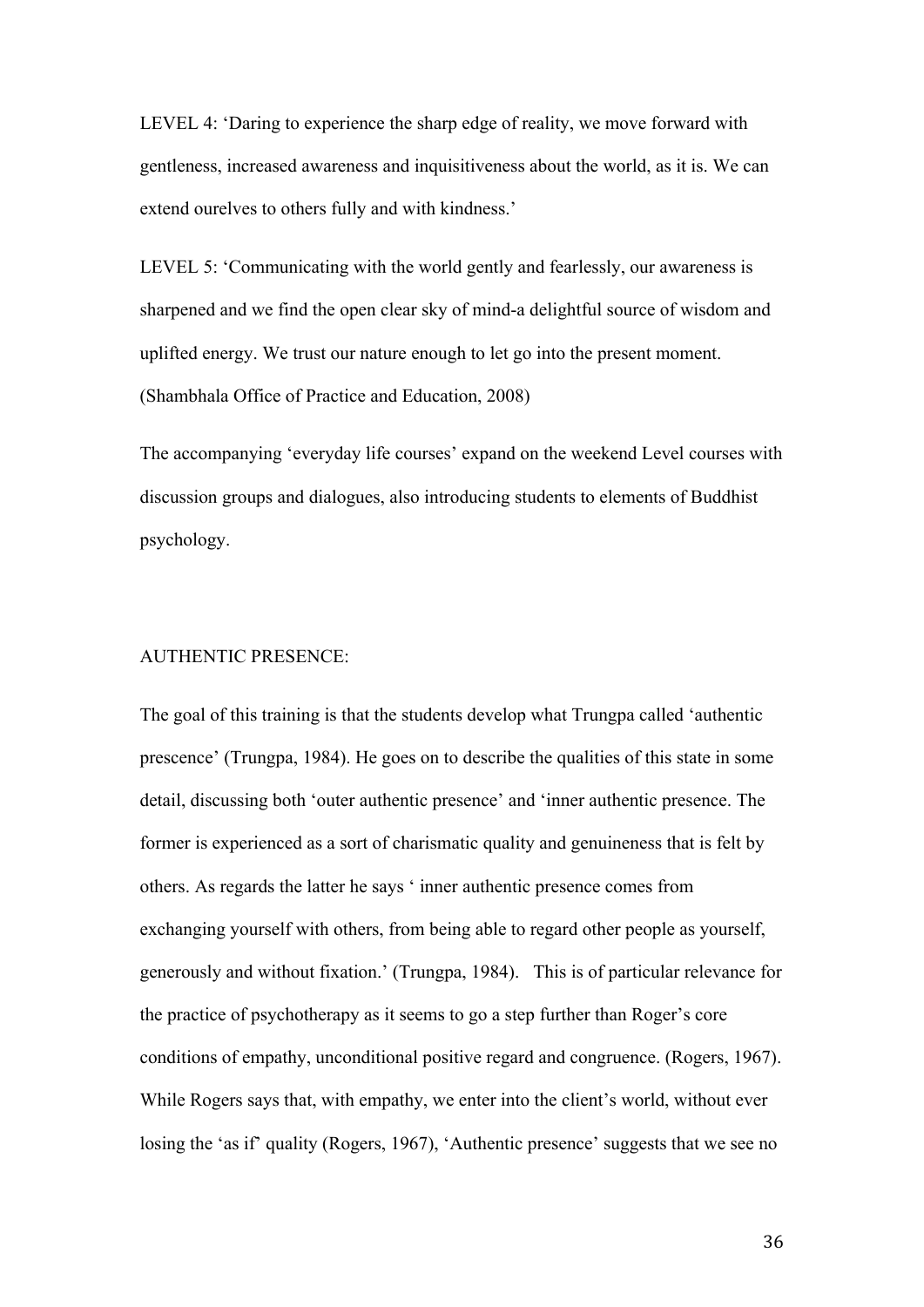separation between ourselves and others, and so there is no need for an 'as if' quality. This would seem to be far more potent and powerful as a therapeutic encounter. Traditionaly, psychotherapy would argue the need for maintaining the 'as if' in order to protect ourselves and prevent 'burn out' from happening, but perhaps the burn out occurs precisely because of trying to maintain this quality of seperateness. The therapist has such a fear of taking on some of the client's problems or illness that this fear leads them to eventually develop an illness themselves. When Trungpa speaks of 'renunciation' he means renouncing 'anything in his experience that is a barrier between himself and others' (Trungpa, 1984). For a therapist to have this kind of presence it would be a genuine and true empathy, without holding anything of oneself in reserve and would surely be of far greater benefit to the client, allowing them not only to be heard by the therapist, but to be *felt* and *experienced* by the therapist. Trungpa emphasises this point when speaking of the 'healing relationship' needed between therapist and client, he says that through this genuine and 'authentic' encounter the client begins to heal because he knows that someone has communicated with him completely. (Trungpa, The Sanity we are born with, 2005). Naturally such an enounter would require courage and compassion on the part of the therapist, qualities which, as has been previously discussed are part of the fruition of the meditation path and specifically encouraged and cultivated throughout the Shambhala training.

#### POSSIBILITIES FOR FUTURE RESEARCH AND DEVELOPMENT:

The main theme emerging from this study is that the practice of sitting meditation leads to a deeper awareness of oneself and one's process and this can only be of benefit to someone who is engaged with psychotherapy, whether as a client or as a psychotherapist. The training offered by the Shambhala organisation serves to deepen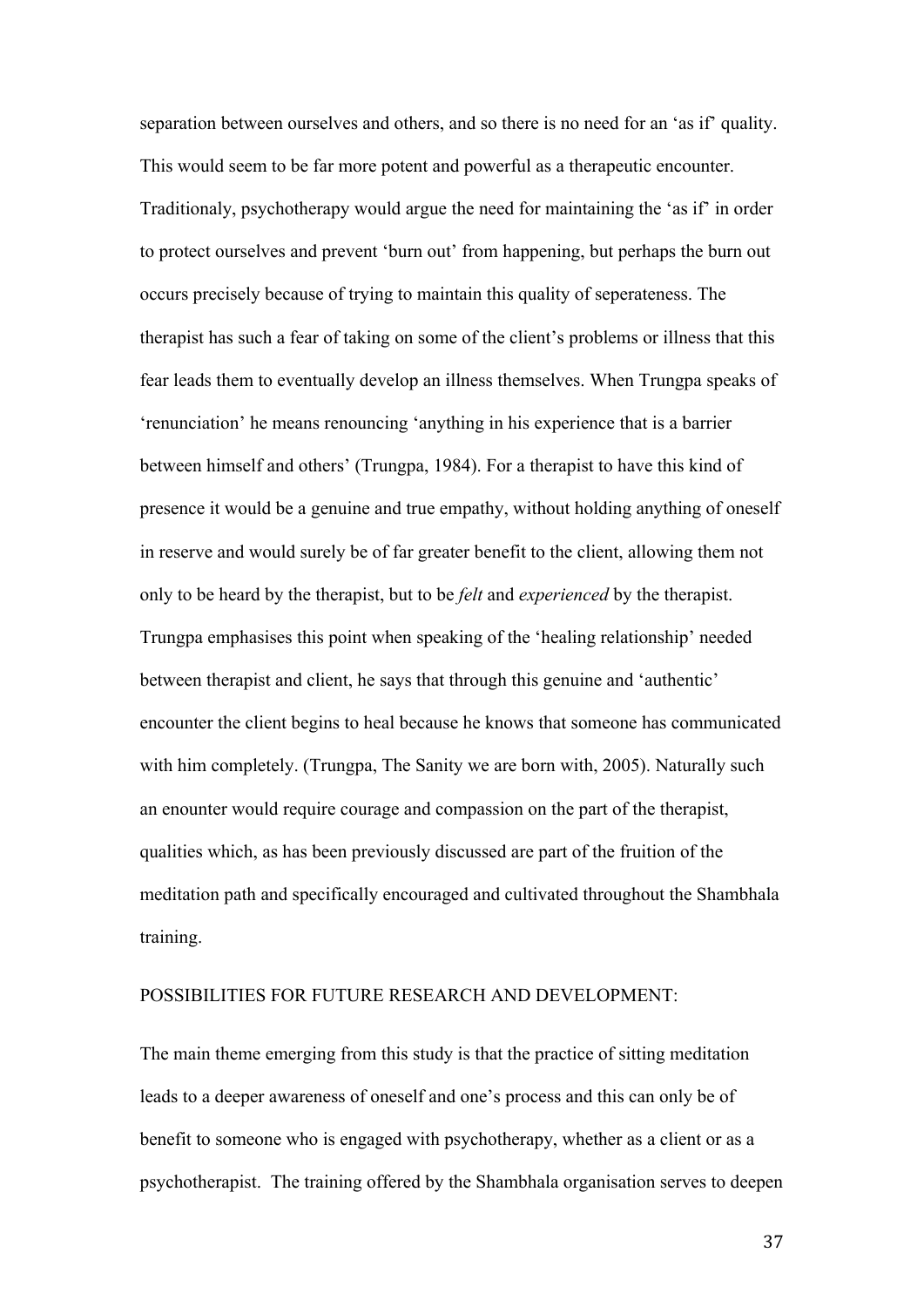and expand on the awareness gained through sitting practice, leading to the cultivation of compassion and the ability to work with anxiety. This is of enormous benefit to the practicing psychotherapist, who, by cultivating authentic presence, can considerably deepen their capacity to manifest Roger's core conditions that have come to be regarded as essential ways of being and working in the Humanistic and personcentred tradition of psychotherapy.

It also emerged in the findings of this research that there are long-term practitioners of meditation who would benefit from personal therapy. '*there is a danger that people can meditate over quite a long period of time without in fact stirring up their shit, they are in fact tranquilizing it and secretly, you know, they are doing it for that reason, without realizing the down side.'*

#### (participant 5).

Further research could be carried out in this area to investigate the potential dangers of meditating over a long period without ever having addressed underlying emotional issues in therapy. Baehr (Baehr, 2009) has highlighted the dangers of embarking on a meditation path if one has a fragile ego to begin with, but there would appear to be also a danger that someone with a strong ego could potentially develop a stronger, even impenetrable ego if they haven't ever looked at their own emotional issues in therapy.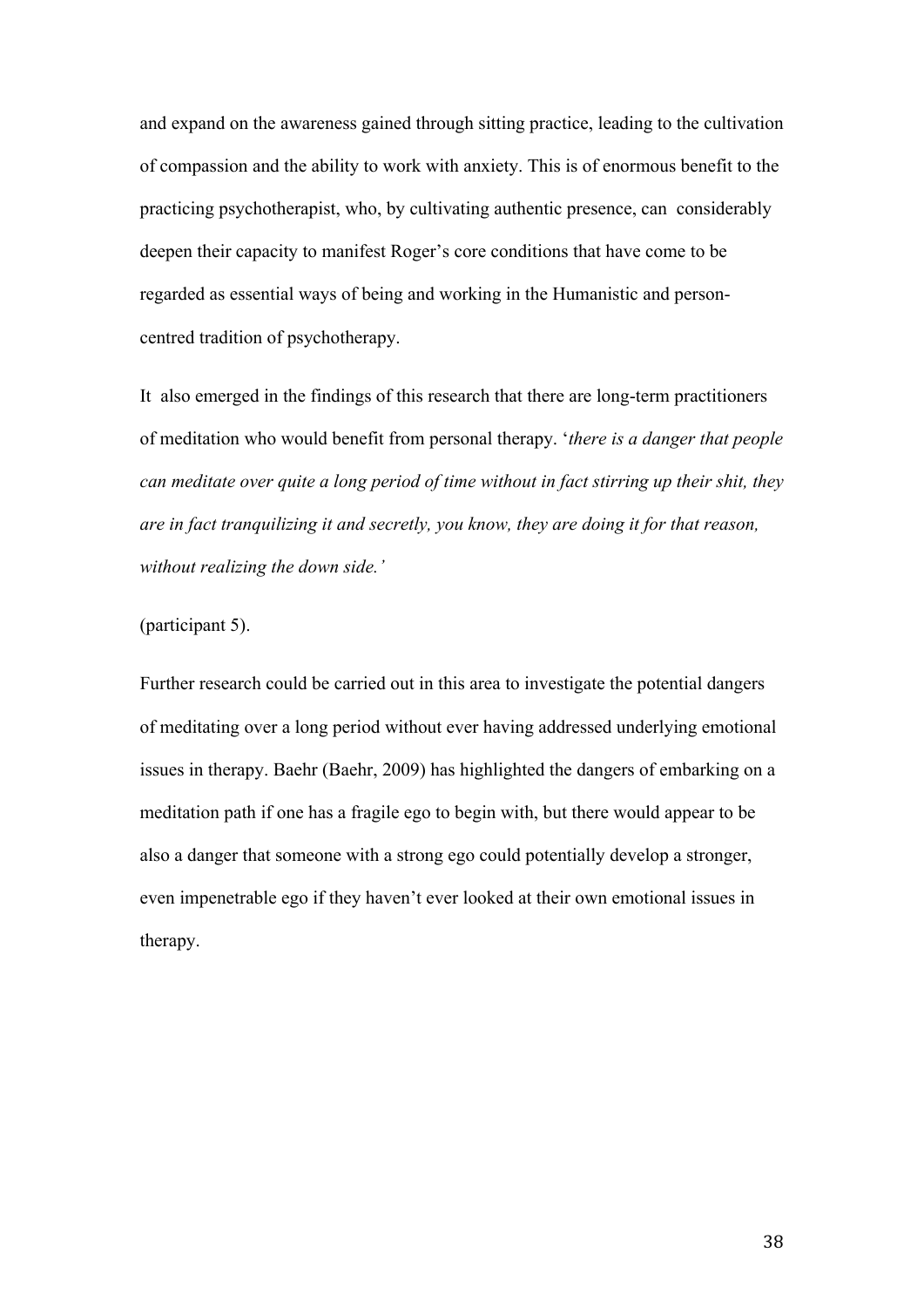#### **CONCLUSION**

This paper set out to examine Shambhala Buddhist teachings and the Shambhala Training that grew from these teachings, as devised by Chogyam Trungpa Rinpoche.

It also sought to explore whether the experiential nature of this training was of value from a therapeutic perspective, both for the client in therapy and also for the therapist. From an in depth review of the Shambhala literature and comparison with a crosssection of psychotherapy literature and also in depth interviews and analysis with five Shambhala practitioners, it would appear very much that there are significant benefits to be gained by client and therapist alike from an engagement with this training. The regular practice of meditation leads to an increased awareness which is really a necessity for anyone wishing to engage with psychotherapy. The experience of psychotherapy itself also leads to increased awareness, but often the beginning client has become so defended that they are unaware that they in fact are lacking in awareness of themselves and their process. Meditation offers a way to cut through this and foster a self-awareness in the client which would then allow them to engage more deeply with the psychotherapy process. The Shambhala Training also goes beyond the basic meditation practice, using mindfulness, teaching the students to become aware of and work with their defense mechanisms, basic vulnerability and basic anxiety, whilst at the same time cultivating compassion for themselves and others and acknowledging and realising their own strength and agency. It would seem that this has considerable therapeutic value by itself, and would offer a significant enhancement to anyone engaged in personal therapy.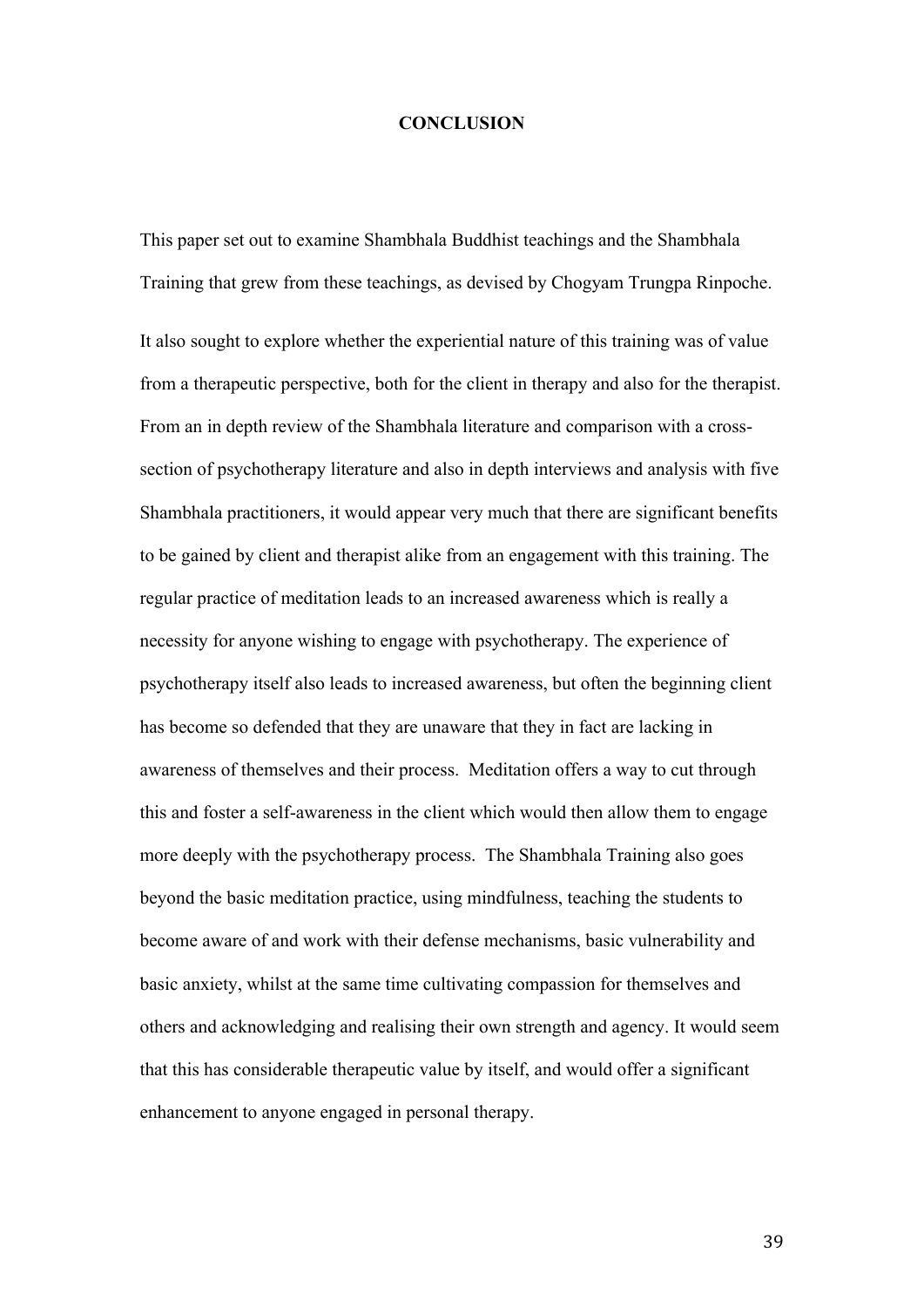It is the view of the researcher that Shambhala training could be usefully incorporated into any psychotherapy training, adding a powerful experiential component, leading to more fully equiped therapists emerging at the end of training.

 Finally, it would seem that there is much that meditation practice could offer to the practice of psychotherapy and also that psychotherapy should be seen as an important part of the meditation/spiritual path, a meeting of the two traditions could only be of benefit to all concerned. There have already been many attempts at this type of integration but there is potential for much more. The experiential growth that ensues from a meditation practice and the practices of a spiritual path may well be, developmentally, a missing component from the traditional practice of psychotherapy that, when added, will pave the way for a new generation of more authentically present and engaged practitioners.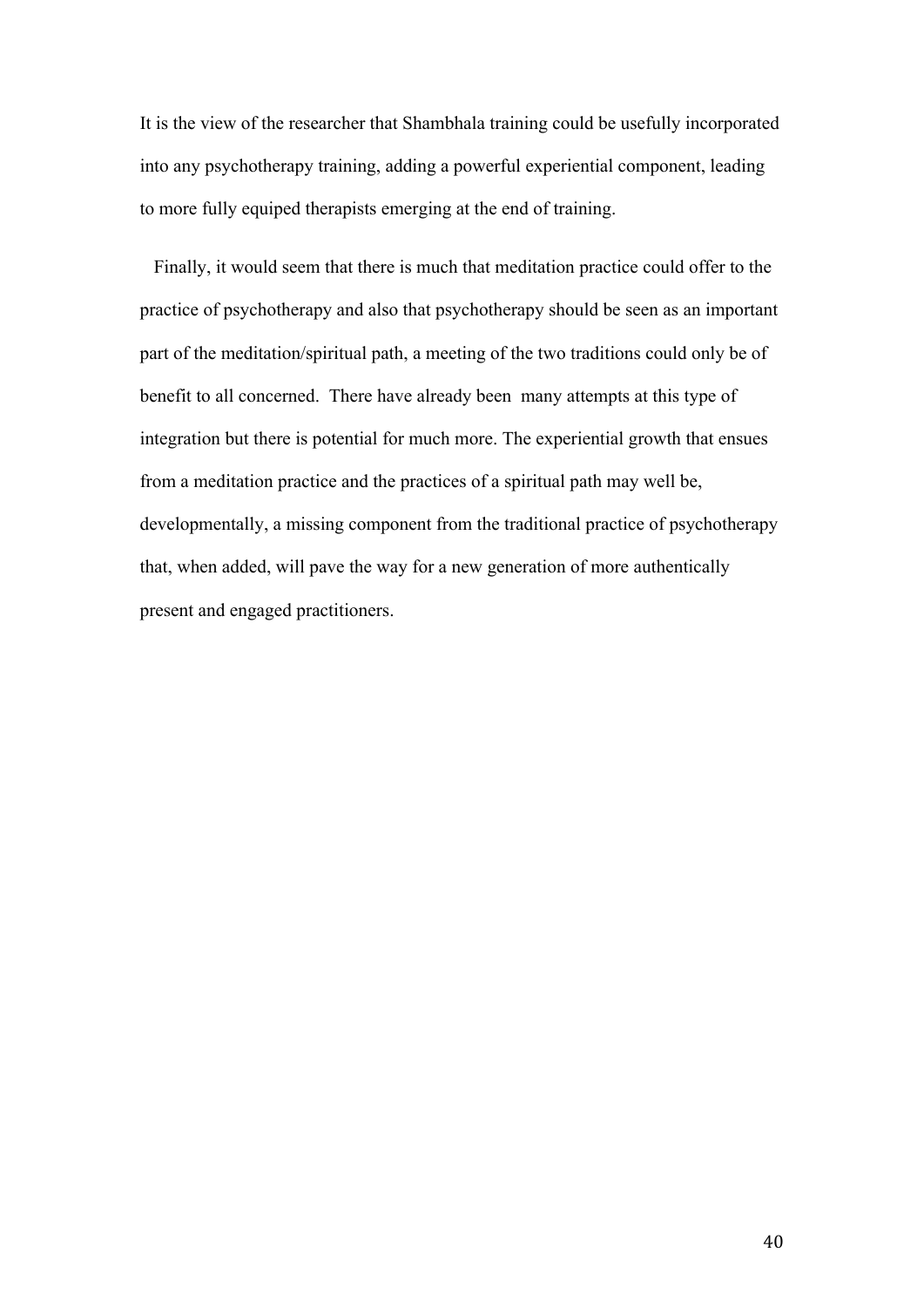#### **REFERENCES**

Baehr, I. (2009). Buddhist Practice-based Psychotherapy. *Journal of Spirituality in Mental Health*, *XI*(1/2), 107-125.

Benson, H. (1975). *The Relaxation Response.* New York: Harper Collins.

Boyce, B. (2011). *The Mindfulness Revolution*. Boston: Shambhala.

Breakwell, G. M. (2006). *Reserach Methods in Psychology.* London: Sage.

Bryman, A. (2008). *Social Research Methods.* New York: Oxford University Press.

Chodron, P. (1994). *Start Where You Are.* Boston: Shambhala Publications Inc.

Chodron, P. (1997). When Things Fall Apart. Boston: Shambhala.

Fromm, E. (1960). *Psychoanalysis and Zen Buddhism.* London: Unwin.

Gilbert, P. (2009). *The Compassionate Mind.* London: Constable and Robinson.

Kabat-Zin, J. (1990). *Full Catastrophe Living.* New York: Bantam Dell.

Kahn, M. (2001). *Between Therapist and Client.* New York: Holt Paperbacks.

Kornfield, J. (2008). *The Wise Heart.* New York: Random House.

Leader, D., & Groves, J. (2010). *Introducing Lacan a graphic guide*. London: Totem Books.

May, R. (1983). *The Discovery of Being.* New York: Norton and Co.

Midal, F. (2004). *Chogyam Trungpa his life and vision*. Boston and London: Shambhala.

Mipham, S. (2003). *Turning the Mind into an Ally.* New York: Riverhead Books.

National Comission for the Protection of Human Subjects of Biomedical and Behavioural Reseasrch. (1979). *Belmont Report.* Washington DC: US Government printing offices.

Rodrigues, J. (2008). *Presence, Clarity and the Space of Receptivity in Counselling.* Saarbrucken: VDM Verlag.

Rogers, C. R. (1967). *On Becoming a Person.* London: Constable & Robinson.

Shambhala International. (n.d.). Retrieved February Thursday, 2012, from Shambhala, vision, lineage, meditation, community: http://www.shambhala.org

Shambhala Office of Practice and Education. (2008). *Shambhala Guide Resource Manual.* Halifax: Vajradhatu Publications.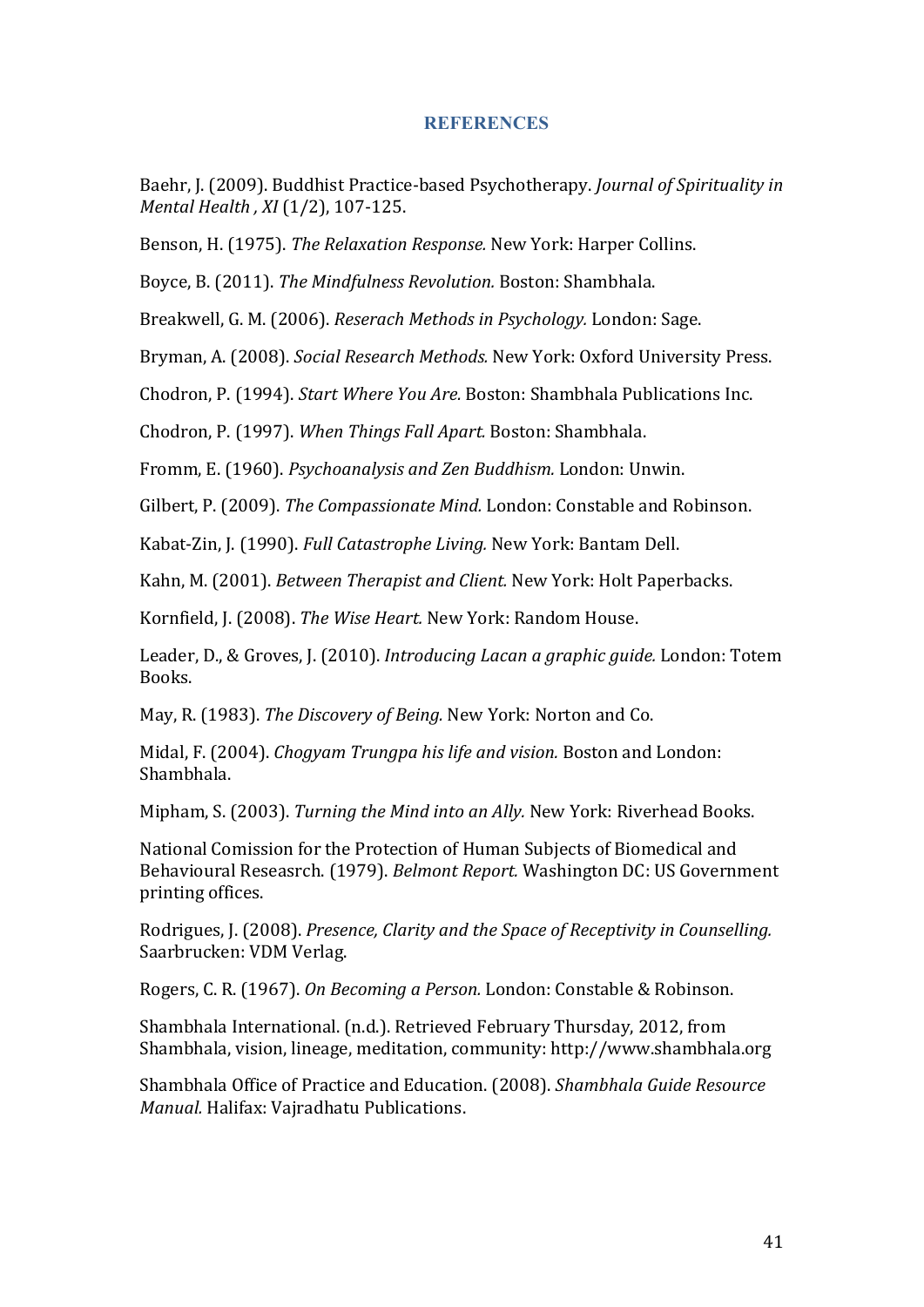Shapiro, S. L., Walsh, R., & Britton, W. B. (2003). An analysis of recent meditation research an dsuggestions for future directions. *Journal for Meditation and Meditation research* , 3, 66-90.

Trungpa, C. (1973). *Cutting through Spiritual Materialism.* Boston & London: Shambhala.

Trungpa, C. (1984). *Shambhala, The Sacred Path of The Warrior.* Boston: Shambhala Publications.

Trungpa, C. (2010). Smile at Fear. Boston & London: Shambhala.

Trungpa, C. (2005). *The Sanity we are born with.* Boston and London: Shambhala.

Van Deurzen, E. (2002). *Existential Counselling and Psychotherapy in Practice.* London: Sage Publications Ltd.

Wallin, D. J. (2007). *Attachment in Psychotherapy.* New York: The Guilford Press.

Welwood, J. (2000). *Towards a psychology of awakening.* Boston and London: Shambhala.

Westbrook, D., Kennerley, H., & Kirk, J. (2007). An introduction to Cognitive *Behavioural Therapy.* London: Sage.

Wilber, K. (1998). *The Essential Ken Wilber an introductory reader.* Boston: Shambhala Publications.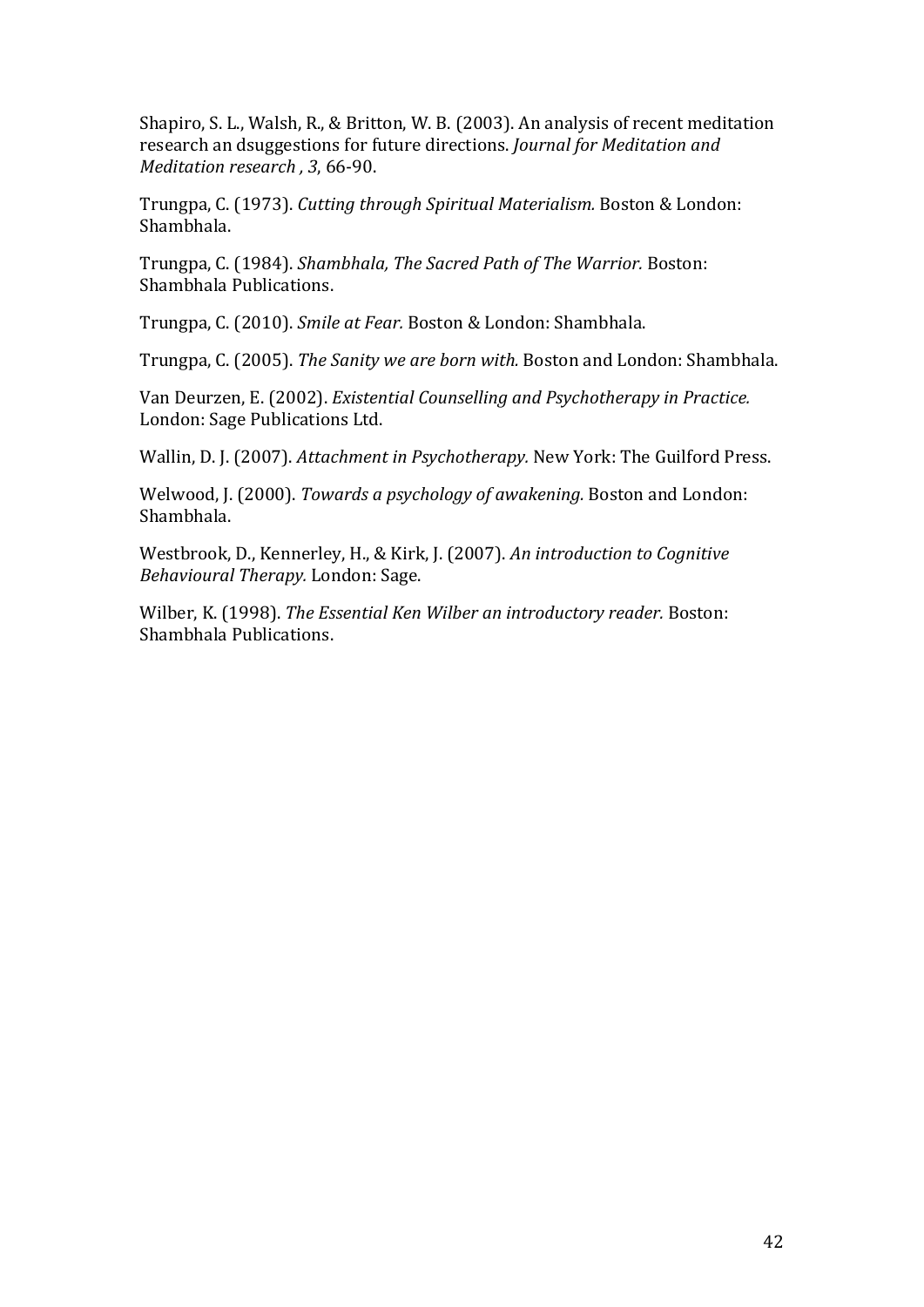#### **APPENDICES**

### Appendix 1:

#### Over view of Shambhala Training chart

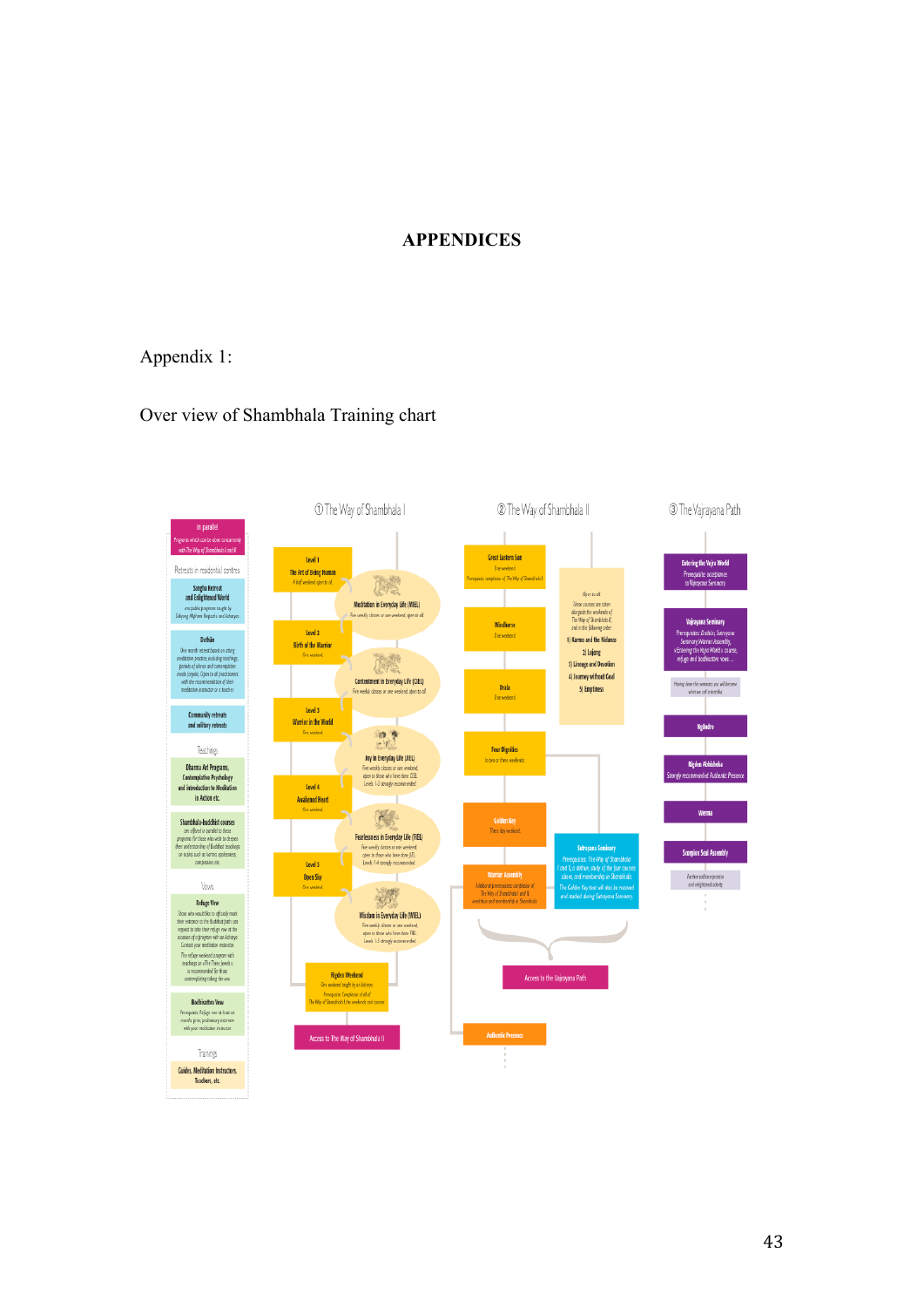Appendix 2:

## SAMPLE CONSENT FORM:

DBS DBS Dublin Dublin Dublin

Mark Mc Grath (Researcher) Siobáin O Donnell(Supervisor) Department of Psychotherapy Department of Psychotherapy

## The therapeutic value inherent in Shambhala training and the practice of meditation

The purpose of this study has been made clear to me. I have been advised that all information I provide will remain anonymous. I also understand that under the Freedom of Information Act, 1997 that I am entitled to access any records containing my personal information.

I have had the opportunity to ask questions about the study and I am satisfied with the answers given. I understand that I may withdraw from the study at any time and for any reason.

I agree to participate in this study on a voluntary basis.

| Signed: |  |  |  |
|---------|--|--|--|
| Date:   |  |  |  |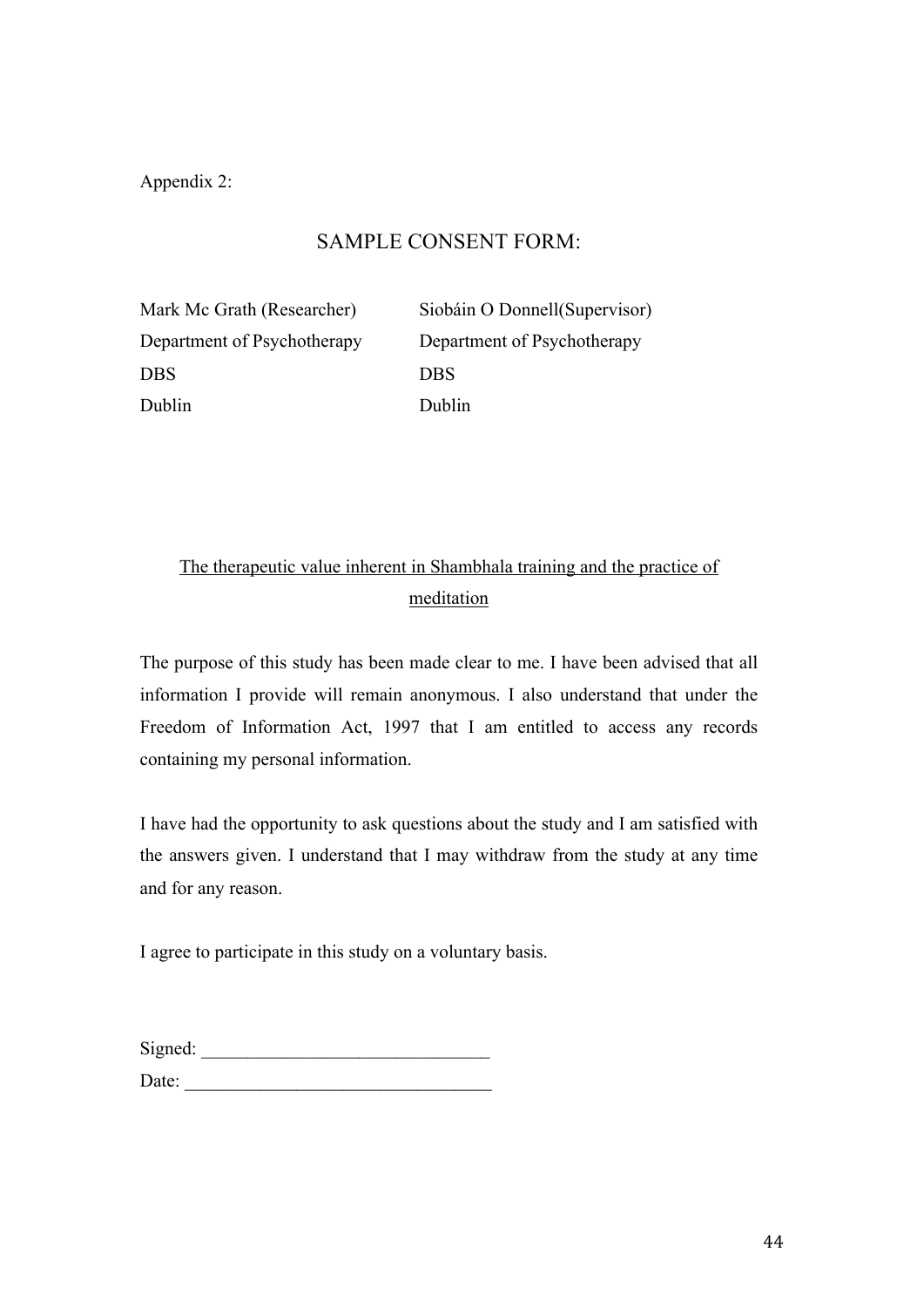## SAMPLE RECRUITMENT SHEET:

You are invited to participate in a research study exploring the therapeutic value inherent in Shambhala training and the practice of meditation.

The research will be carried out by Mark Mc Grath, a  $4<sup>th</sup>$  year undergraduate student of counseling and psychotherapy at DBS college, and Shambhala Buddhist practitioner.

The aim of the study is to draw attention to aspects of Shambhala training and meditation practice which may positively contribute to the practice of psychotherapy for both clients and therapists alike.

Should you decide to participate in this research, It will involve one recorded interview of 30-40 minutes duration during which time you will be asked questions on your experience as a Shambhala practitioner based on a series of themes ( see attached interview schedule)

All information will remain anonymous. If you are interested in participating then please contact me at :

Your participation would be greatly appreciated and I look forward to hearing about your experiences.